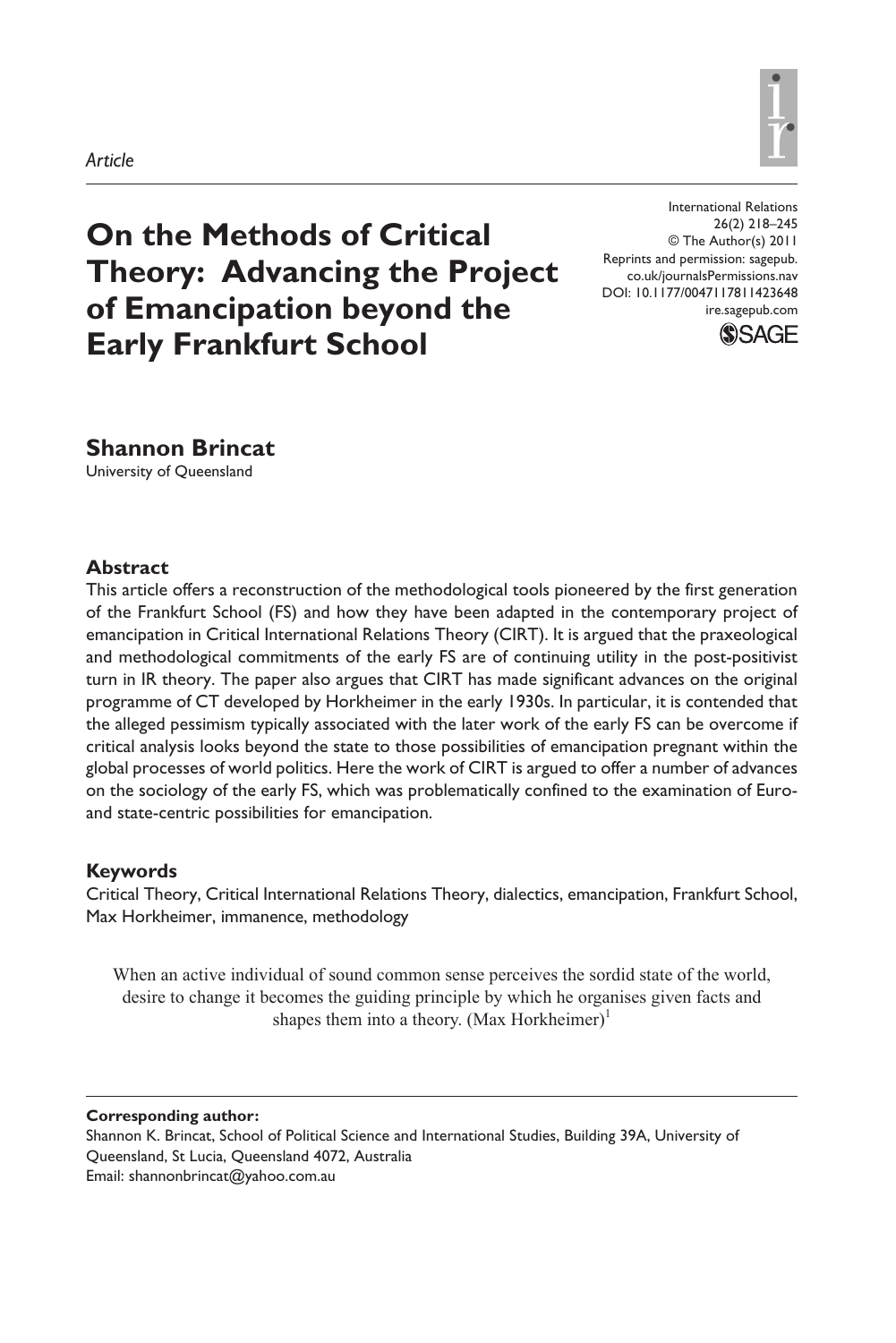#### **Introduction**

The late work of Adorno and Horkheimer is typically thought of as being sceptical, even pessimistic, regarding the possibilities for emancipation in the conditions of late or advanced monopoly capitalism.<sup>2</sup> While the early work of the Frankfurt School (FS) had expressed considerable hope for the eventual emancipation of humankind, the historical experiences of the defeat of the working class in Europe, the deformation of the Soviet Union, the rise of fascism, and the growth of the Western culture industry are all believed to have contributed to a brooding pessimism that ultimately culminated in a turn to religious metaphysics as a possible locus of negation (Horkheimer) or a retreat into aesthetics (Adorno).3 If one were to read isolated passages from the Adorno's *Minima Moralia,* Horkheimer's late essays, or even the whole text of the *Dialectic of Enlightenment*, one could be forgiven for assuming that society was perched on the edge of a precipice; like the sword of Damocles, hanging ever so precariously above society was the threat of totalitarian decay that seemed nigh inevitable.<sup>4</sup> As Honneth has noted, it was not the programmatic writings of the early Horkheimer towards an emancipatory social theory but the 'negativistic' social philosophy typical of the late Adorno that stood as the guiding interests of Critical Theory (CT) during and after its return from exile. $\delta$ 

Yet it is precisely these negativist tendencies that this article hopes to reverse for the contemporary project of emancipation in CIRT. It pursues this broad contention through three interrelated arguments. The first part offers a detailed reconstruction of the initial programme of the FS and its relation to emancipatory politics. In particular, it reconstructs the dialectical, materialist and critical methods pioneered by Horkheimer and Adorno to illustrate their continued relevance for the study of world politics. The second part then examines the work of Robert W. Cox, Mark Neufeld and Richard Wyn Jones to illustrate how the methodological tools developed by the early FS have been successfully deployed in the post-positivist turn in IR theory. Here, a reinterpretation of the key texts of the early FS is given to reclaim the emancipatory potential in this body of work that has been lost under the dominance of the mainstream interpretation that has erroneously suggested that a 'politics of despair' was the only legacy of the first generation of the FS. Finally, the paper argues that CIRT has made significant advances on the original programme of CT by looking beyond the state to those possibilities of emancipation pregnant within the global processes of world politics. Here Ashley's dialectical competence model is argued to be an example – though, of course, not the only one in CIRT – that offers a number of advances on the sociology of the early FS, which was problematically confined to the examination of Euro- and state-centric possibilities for emancipation.<sup>6</sup> The paper concludes by suggesting that the emancipatory project of CIRT can be enhanced by continuing to adapt the programmatic aspects of CT's approach to the analysis of social life in ways that remain committed to identifying the dialectically immanent potentialities for emancipation in world politics.

## **Locating emancipation in the programme of Critical Theory**

Critical Theorists in IR have borrowed heavily from the foundational debates in German sociology, and in particular from Horkheimer's now famous distinction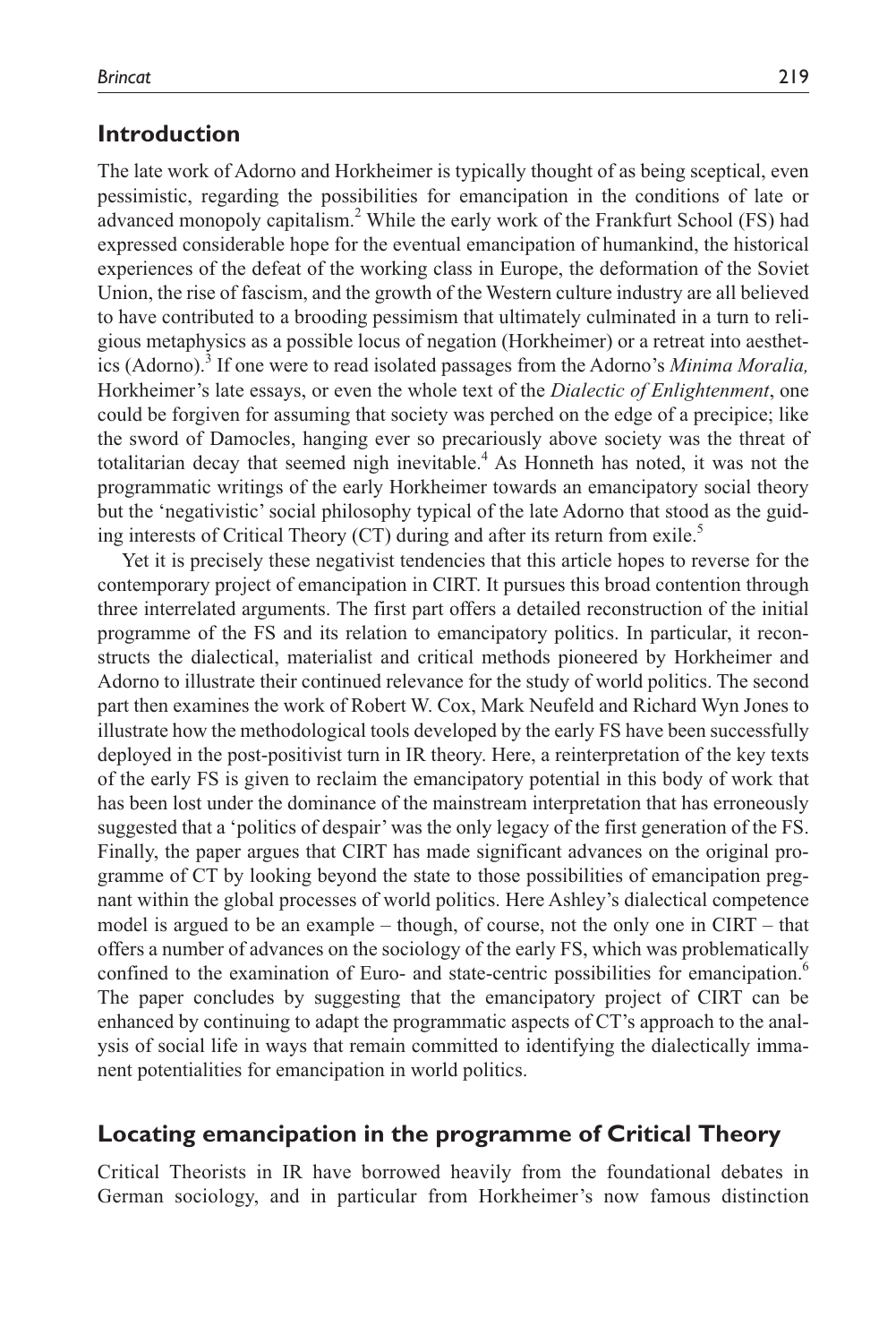between 'Traditional' and 'Critical' Theory that provided the ontological and methodological basis for the formation of the Institut für Sozialforschung (Institute for Social Research) in the 1930s. These debates were taken up by the discipline of IR in the early  $1980s<sup>7</sup>$  and were reflected most clearly in Cox's now famous distinction between 'Problem-Solving' and 'Critical' Theory.<sup>8</sup> Taking up the methodological proscriptions first formulated by the FS, CIRT became a primary catalyst for the so-called normative turn in IR theory by offering alternative methodological and normative systems against the positivist assumptions of the dominant paradigm in IR theory, neo-realism. In this first part, I offer a detailed reconstruction of the dialectical, materialist and critical approaches to the social sciences pioneered by Horkheimer and Adorno in order to illustrate how such methodologies remain of fundamental importance to the project of emancipation in world politics.

Horkheimer's early work, particularly his 1931 'Inaugural address' and the groundbreaking 'Traditional and Critical Theory', offered the foundational programmatic and methodological aspects of CT.<sup>9</sup> While at different stages Horkheimer used the terms materialist, dialectical and critical to describe his philosophical viewpoint, the common feature was a concern with human emancipation from suffering – a focus without which, Horkheimer believed, social philosophy would be unable to grasp reality, and would end either in metaphysical transcendentalism or an objective system that was compromised by its subjective relativism.<sup>10</sup> The human striving for happiness and the reduction of its suffering were for Horkheimer something 'properly basic', a 'natural fact', that needed little justification and this concern with the unfolding of all humankind's capacities was what linked together the various materialist and humanist movements that Horkheimer viewed CT to be an heir to. $11$  The reduction of suffering became the foundational element for CT and brought into focus the power of nature and the weakness of society as the twin axis of its project of emancipation. That is, CT sought to emancipate humankind on two fronts: from the coercion 'by nature' and the coercive forces of 'social life' (including juridical, political and cultural orders). The problem for Horkheimer, however – in reasoning that paralleled Adorno's introductory thesis in *Negative Dialectics* – was that due to changed historical conditions, philosophy could no longer be conclusive, prescriptive or definitive: its sole remaining task was to foster a mutual critique of itself and the world.<sup>12</sup>

Despite the inconclusiveness of philosophy in modernity, it nevertheless had a definitive goal for Horkheimer: nothing less than the reconciliation of reason and reality to ensure humankind's 'autonomy' within society – a goal that remains as acutely relevant today as it did in the 1930s. For Horkheimer, the prevailing patterns of social life that were experienced as the 'product of blind necessity' by which humankind collectively suffered should no longer continue to be practised 'uncritically'.<sup>12</sup> This necessitated a reflexive revolution of sorts − an ability of human beings to speculate and re-direct their thoughts and actions towards reason − but it was precisely this 'revolution in consciousness' that positivist science undermined. Under the dominance of the instrumental value of positivist research, thought was made to accept the tasks set to it by the 'needs' of governments, commerce and industry, so that questions as to whether the content of these tasks was the 'correct' one for humankind, or whether the form of social organisation in which they arose was 'still suitable' for humankind, were relegated to questions of mere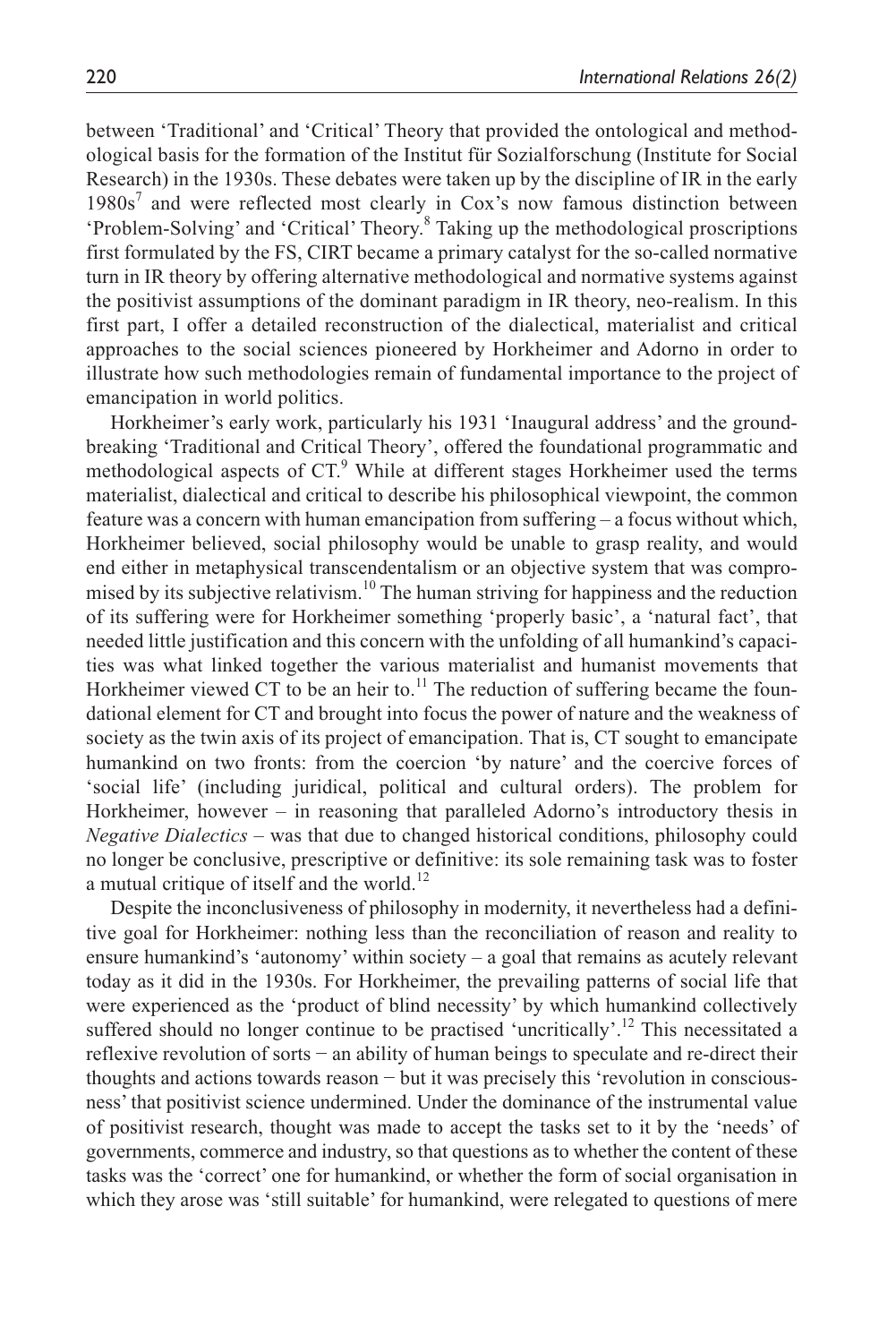taste and personal decision beyond the bounds of rational argumentation and political redress. Instrumental rationality actively discouraged human thought from what Horkheimer regarded as its 'practical tendency' of pointing to the future. Given that there was 'no philosophical truth' by which all normative commitments were rendered groundless, to commit thought to anything more than scepticism or nihilism was cast as ideology: something false in its inherent subjectivity.<sup>14</sup> Yet in distinction to these negativist presuppositions that sought to bind philosophy within an ineffectual and apolitical realm of aesthetic choice, Horkheimer located the 'real social function of philosophy' in its criticism of prevailing conditions and the exposition of all contradictions in which humankind was 'entangled' through its collective attachment to 'isolated ideas and concepts'. That is, Horkheimer sought a critical theory to negate the 'one-sidedness' in modern human society to point towards the future of a 'rational organisation of human existence' and the 'realisation of the good'. Bringing about an 'equitable state of affairs' was the necessary condition for the 'unfolding' of humankind's potential, a potentiality that made the socio-economic conditions necessary for such a state of *happiness* central for  $CT.^{15}$ 

In its pursuit of the good, Horkheimer believed that a critical philosophy could 'function as a corrective of history' by confronting the existent in its historical context and conceptual principles and measuring them 'against the social background from which they emanate[d]'. This immanent method served to criticise and transcend such principles by helping people to recognise the 'factors' that impeded the free development of humankind towards the utopia that Horkheimer viewed as being 'blocked' by the existent constraints of modern life.16 Yet *barbarism* was just as likely as *emancipation* in this dialectic, and Horkheimer was ever mindful that the backwards step was always a possibility. The problem for CT was that the contradictions in society could not be resolved purely by theoretical reflection alone. The utopian method of describing the perfect socio-political form was neither 'meaningful nor adequate' but needed to be augmented by focusing on psychological, moral and social conditions. So while Horkheimer furnished CT with utopian aspirations of the good life – as clearly evidenced in his support for Kant's defence of Plato's inquiry into Utopia – it was a utopianism tempered by recognition of the inherent powerlessness of such rationalism if left at the level of abstraction beyond social history.17 Horkheimer rejected the *false* idealism of such approaches, for without a historically situated society as its referent, a purported critical theory of society would 'remain locked in within itself', taking refuge in utopian fantasies and fighting 'sham battles' between rival visions of the future.<sup>18</sup>

For Horkheimer, the distinguishing feature between utopian fantasies and CT was not one of principle but the 'sober desire' to know how such ideals could be realised by focusing on the 'concrete relationships and tendencies' that could lead to an *actual* improvement in human life.<sup>19</sup> The conditions of contemporary society were such that a 'community of freedom' was now possible, and it was this material potential that provided CT with its 'content'.<sup>20</sup> In this 'struggle for the future' the aim was to overcome the fragmentation of social life that maintained the privileges of the few and to move towards an 'association' of freedom in which all persons had the 'same possibility of self-development'. This association was no longer some 'abstract utopia' in Horkheimer's estimation, but a real possibility given the present level of technology and productive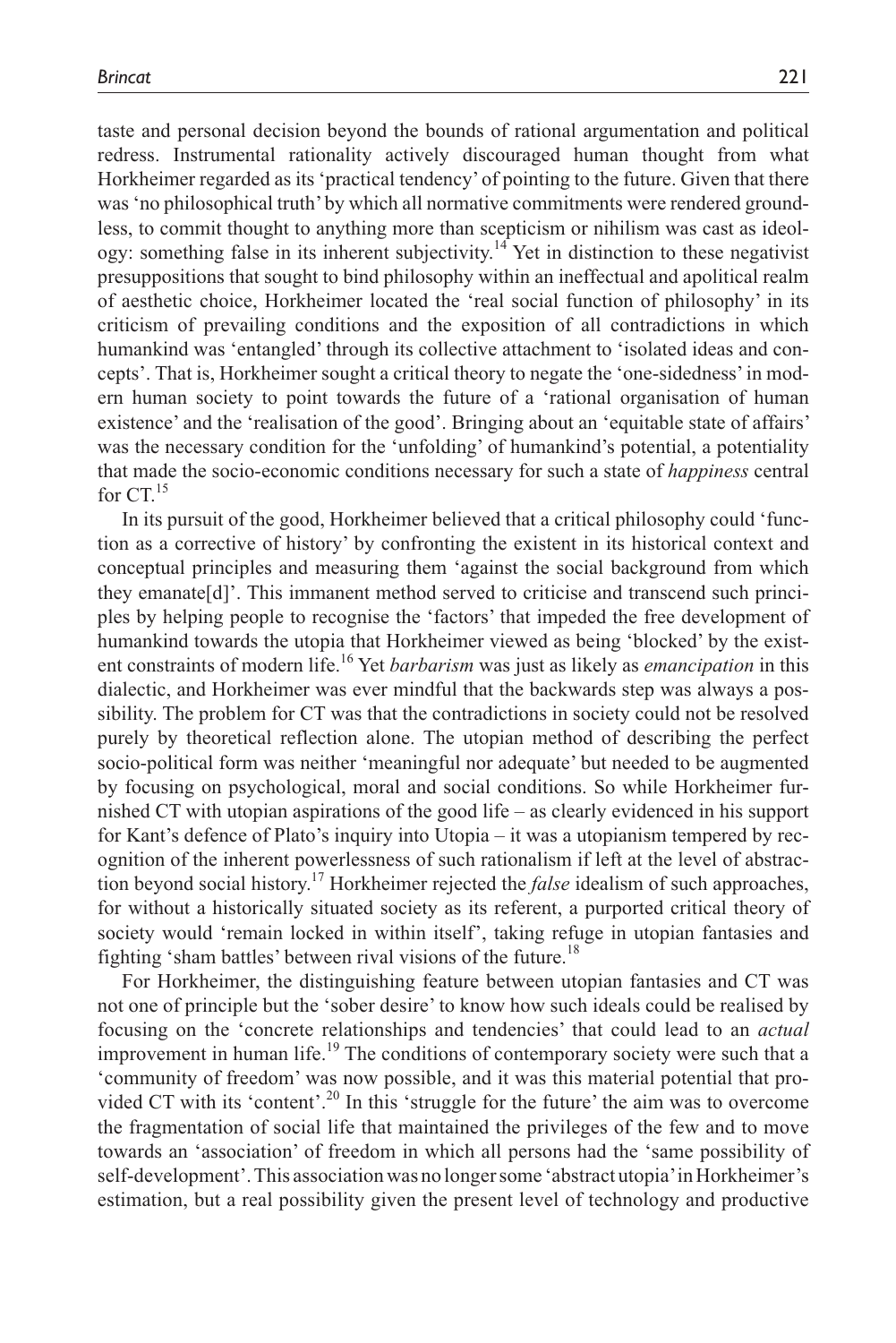forces. This 'image' provided a certain 'obstinacy' – a belief in the possibility of fulfilment – for CT, even in periods when the course of events seemed to be moving further away from such an ideal future.<sup>21</sup> Despite this radical potential for emancipation, however, there was yet a purposelessness and obscurity to social life reflective of the contradictory nature of bourgeois society, which, dominated by the exchange principle, was not 'governed by any plan', but moved accidentally, generating constant friction in social relations. The atomistic, alienating and unplanned make-up of society was made to seem to be an 'unchangeable force of nature, a fate beyond man's control'. Horkheimer called this the 'two-sided' character of the social totality: the present was indeed a product of human making but not of its conscious making, and it was experienced as something comparable to non-human natural processes, not as a creation of humankind's 'unified, self-conscious will'.<sup>22</sup>

In the place of such 'traditional' approaches that depicted society as the sum total of blind interactions, Horkheimer's CT viewed society as something that originated in human action and which could, in principle and in fact, be under human control and made the object of planned 'decision and rational determination'. A necessary corollary was the condemnation of the existent categories that were taken for granted as 'pure factuality' in traditional theory and thought to 'rule' society, work, value and productivity, going beyond these prevalent ways of thinking to the potentials immanent within society. $2^3$  What animated CT was an interest in the genuine self-determination of humanity, away from the blind necessity of the exchange principle, to a state of affairs in which humankind's actions flowed from its *own* decisions. Its ultimate 'goal' of a 'reasonable organisation of society' and the abolition of such social injustices was not some teleological endpoint deduced from a priori moral principles but a conclusion forced upon it by the 'distress' that Horkheimer identified empirically and whose potential overcoming was something already immanent to society, albeit as yet inadequately grasped by the 'common mind'. For Horkheimer, it was now possible to show the contradictions between the principles *and* actuality of bourgeois society: how it 'excluded' ever larger numbers of people from the happiness that had been made possible by the abundance of economic forces. Insofar as humankind remained in conflict with itself – between its alleged extrinsic self and its intrinsic (private) pursuit of self-interest – it was unfree.<sup>24</sup> Yet by focusing on the continuous changes in social relations brought about by economic developments, the alteration of those conditions that caused unhappiness could become the tangible goal of a critical materialist thought.<sup>25</sup> In so doing, CT could break from idealism, metaphysics and transcendentalism because the ideals it retained were those shaped by the real needs and possibilities of society. Horkheimer believed that a self-aware mankind could be roused through prevailing injustices and the 'despair of the masses' to recognise the contradiction that marked their existence and thereby substitute such alienating social relations with a radically different 'ground plan' − a 'better order of things'.<sup>26</sup>

Yet what was it that made Horkheimer confident that the methodology employed by CT could lead towards 'a better order' and not the reification of society common to traditional approaches? The key lay in the ontology of the human *subject* that CT presupposed: here the subject was not 'the isolated individual' nor the 'sum total of individuals' but 'a definite individual' in their real relations to other individuals, groups, class conflict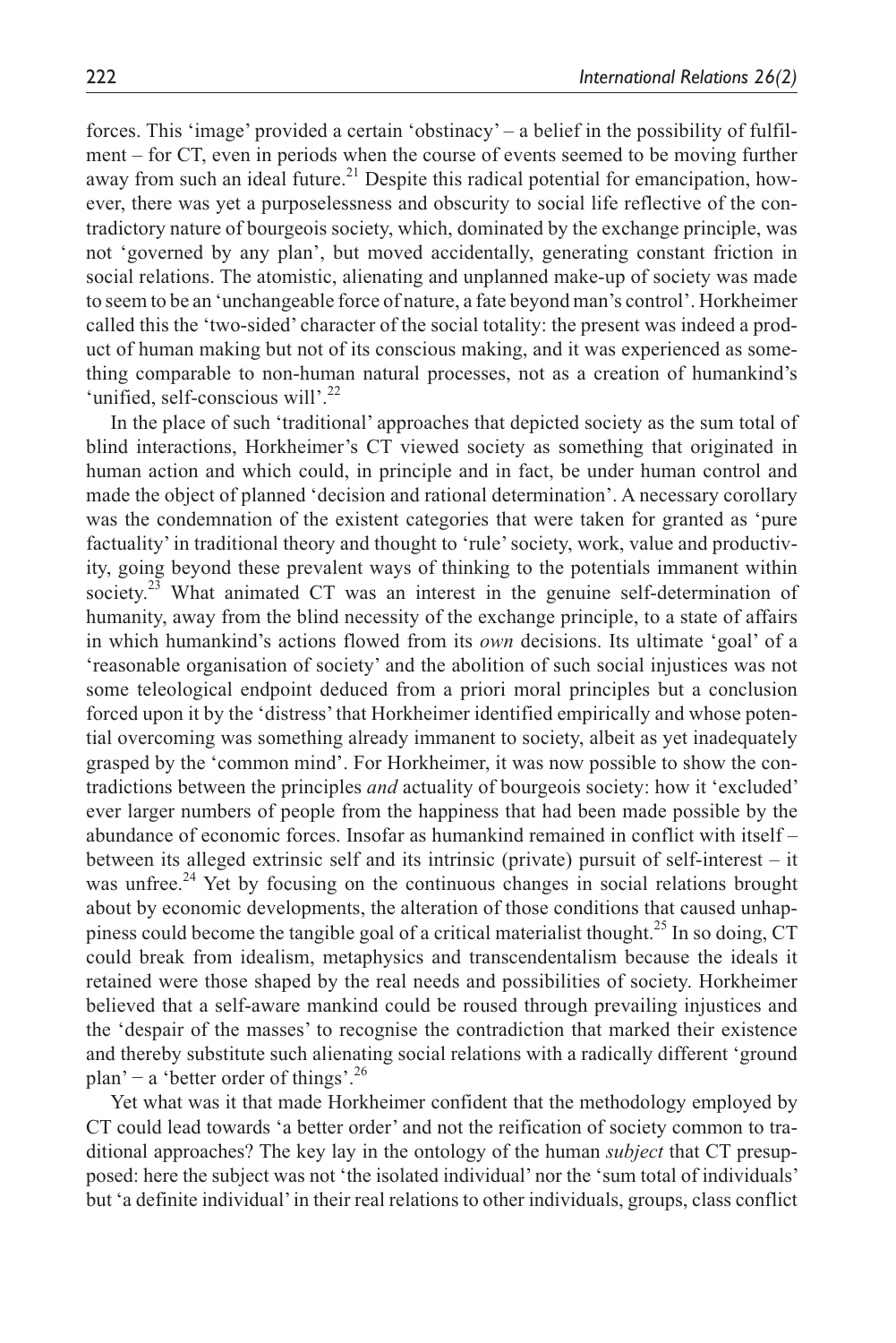and the 'web of relationships' within the social totality and nature.<sup>27</sup> In assuming such a position, CT took issue with those approaches that posited the ego/self as autonomous and separable from society (i.e. liberalism), *and* those approaches that believed in nonexistent unanimities between individuals within a constituted society of the 'rhetorical "we"' (i.e. nationalism). $28$  For similar reasons, the early FS broke with the Marxist reliance on the agency of the proletariat and while the school has since been derided as Marxism '*without* the proletariat',<sup>29</sup> CT did not reject the material or normative power of class, but rather assessed that the situation of the proletariat in a society dominated by instrumental reason, the ubiquitous power of the culture industry, and the narcissistic collectivity of nationalism, was no longer in a position to 'guarantee' that it possessed 'correct knowledge' of its historical situation or its historical mission as the agent of Marxian emancipation. For along with many other facets of human existence, this class had become unintelligible – even co-opted – by performing essentially mechanical functions for capitalist production processes in the service of the dominant ideology. While the proletariat undeniably possessed the experience of meaninglessness, wretchedness and injustice, the move to solidarity through suffering was being prevented from becoming a social force by the imposed social structure itself.<sup>30</sup> As such, CT could no longer canonise the proletariat, but must instead become itself a 'promotive factor' for emancipation, possessing the deepest grasp of the historical situation. Rather than edifying a particular class, CT was to pursue its method of immanent critique against the principles of existing bourgeois order to reveal its inner contradictions and thus draw out 'real opposition' against it. It was not in attempting to present a 'true picture' of proletarian existence, consciousness and its interests, but in forming a 'dynamic unity' with all the oppressed under societal contradictions, that CT could give expression to the 'concrete historical situation' and act as 'a force within it to stimulate change'.<sup>31</sup> Arguably, CT could then be enabled to arrive at a much wider, even cosmopolitan basis for its emancipatory politics, a potential, however, that was not reached because of the first generation's limited analysis of global social forces (as we shall see in the next section).

On methodological grounds the key targets for CT were the 'semi-enlightened' approaches to the social sciences that were stultified by their theoretical monism and pre-given acceptance of the given order: namely, naturalism, empiricism and positivism.32 For Horkheimer, science as a social practice should not be exercised unreflectively: hence his vehement attack on positivist social science that pursued its object by abstraction from its context (the social totality) and professed the dogma of the 'invariability of natural laws' without acknowledging the dependence of both the natural order, and the knowledge of it, on humankind's activity. Positivism attempted to reduce all possible knowledge to a collection of external data in order to deduce unchangeable natural (social) laws from which it believed it could develop a definitive system – the facts of which were demonstrable through *analytical science* alone and were alleged to be beyond the epistemological grasp of *philosophy* to question.<sup>33</sup>

Under positivist approaches, the observer was deemed the passive recipient of independent data and the specialist was not seen as affecting the object by their own theory.<sup>34</sup> Yet, for CT, the 'facts' positivism took for granted were 'socially performed' through the historical character of the object and the historical character of our senses and perception. Adorno referred to this as being conceptually mediated, in which all the subjective and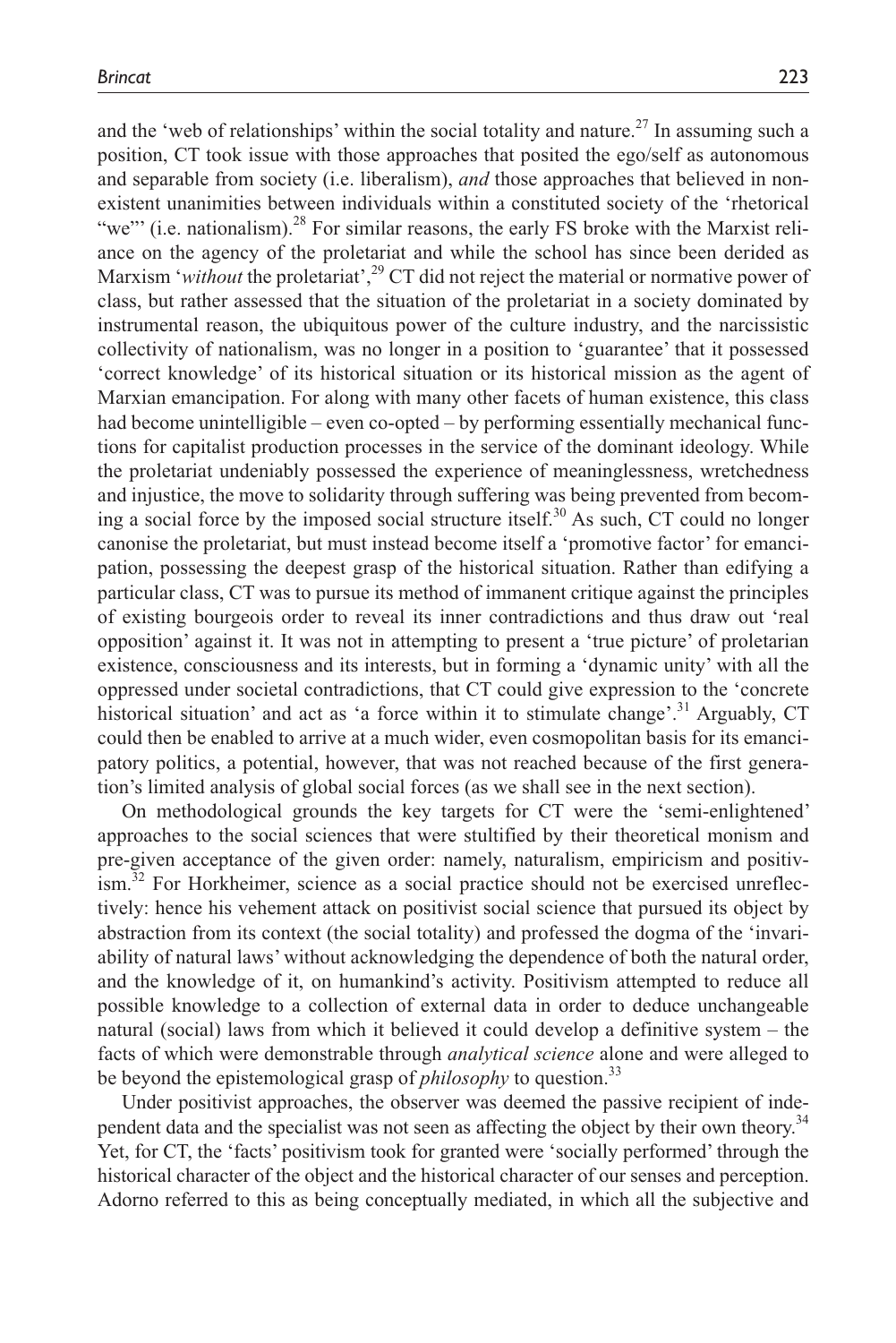objective factors investigated neutrally by empiricism were actually mediated through society so that the facts it deemed *final* were in fact *conditioned*. 35 Similarly, for Horkheimer subject and object were mutually interrelated, with both factors at work in each other, so that an adequate social theory needed to grasp the interplay of both aspects and not 'separate' them as divergent realities. Moreover, the theoretical and scientific activities of humankind were not the independent knowledge of a fixed object but a product of an ever-changing reality. There was no 'autonomy of thought': knowledge was a historical phenomenon and the product of non-independent processes. Every piece of knowledge was a representation made by particular persons in particular socio-historical contexts and for particular interests, so that 'facts' were seen to *emerge* from society and thus lost the 'pure factuality' they were deemed to possess for the traditional theorist. Rather, for CT, the way knowledge of underlying societal structures was obtained belonged to a particular historical situation − a 'product of a dialectical process' that could only be understood in the context of the dynamism of society itself.<sup>36</sup>

Without this historical and dialectical ontology, positivism concerned itself only with the appearance of things, a limitation that it was actually 'proud' of. Yet, for Horkheimer, because it looked only to the appearances of society – appearances that were above all temporally and culturally relative – positivist approaches were essentially 'empty' in their social analysis.37 Positivism could look to 'sociation' and examine concrete life, the family, the state and so on, and yet would still be unable to say anything about the *value* of these phenomena.38 At the same time, however, such an approach that solidified the Cartesian dualism between thought and being was inherently useful for bourgeois society because its explanation of social life processes as a natural mechanism precluded any theory of, or purposive human action towards, the alteration of society. In so doing, positivism granted a certain metaphysical aura to existing society as if it were an *immutable* reality. The idea that a critical theory of society could become a 'genuine force' of emancipation was rendered incomprehensible under a positivist ontology that deemed that what could be put into practice was determined by the 'closed causal system of reality' and *nothing* else. This ahistorical understanding of society ultimately led to a 'faith' in the 'unchangeableness of the social structure' so that either determinism or nihilism – both of which foreclosed on any possibility of change – became the only explicable theoretical orientations to take. Within the prevailing mode of production and the instrumental rationality it fostered, any form of emancipatory or critical thought appeared at best speculative and useless, and at worst biased or unjust. This subject/object dualism in the positivist research process thus came to be reflected in society at large: individuals in modern society were 'isolated', 'helpless' and came to see themselves only as 'passive participants' in a process that could be foreseen but never modified.<sup>39</sup>

The Popper−Adorno controversy, later published as *The Positivist Dispute in German Sociology,* reiterated the position of CT vis-à-vis positivism through a concerted attack on Popper's 'observer with a problem' approach to the social sciences. Here the respondents of the critical camp (Adorno and a young Habermas in particular) argued that Popper had simply transposed, with certain modifications, the methods of the natural sciences that eluded a linear, mechanistic and undialectical framework with an underlying notion of progress biased towards technology and instrumentalisation. Part of the problem for the CT camp was due to the distinct character, object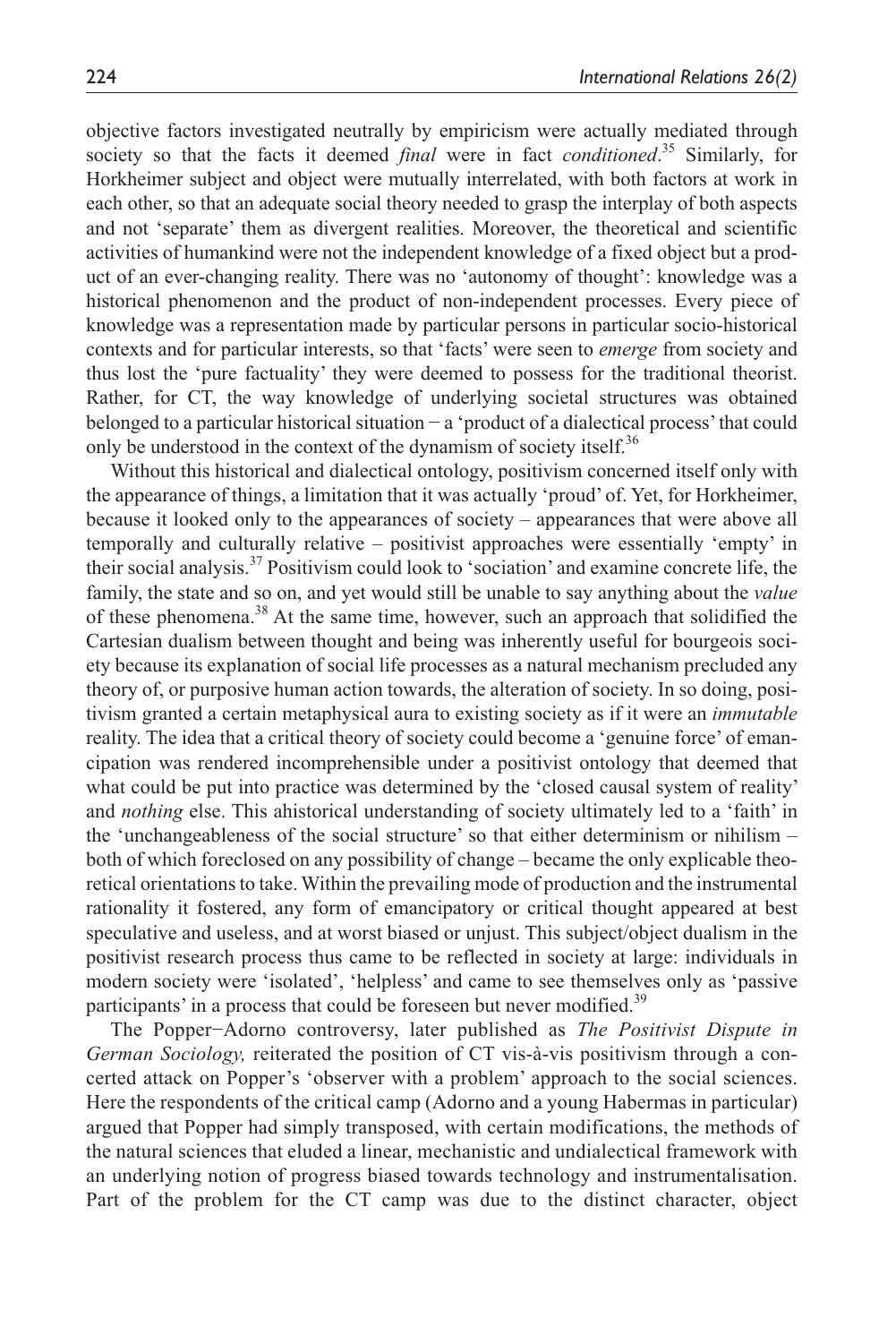and subject of the 'natural' as opposed to the 'social' sciences. The diverse nature of society – the different and opposed interests of individuals, the inconsistency between the general and particular – meant that *homogeneity* could not be asserted in the same manner as the natural sciences could do of matter.<sup>40</sup> The other part of the problem consisted of the normative implications of such positivist approaches, clearly illustrated in Popper's refusal to acknowledge the social contradictions embedded in capitalist society and his attempt to gloss over them through an appeal to an incremental-based scientism.<sup>41</sup> Popper upheld the superiority of science, but paradoxically restricted its application to a 'piecemeal' approach to politics, a field that he implied was best reserved for technological problem-solvers.<sup>42</sup> Without recognition of the contradictory nature of science as an institution that stood behind capitalism actively promoting its technological expansion, Popper's thesis falsely depicted science as normatively neutral − the mere accumulation of knowledge, facts and data. The scientific researcher/ observer was to provide practical results and not question the interests and values which the knowledge they produced actually served, so that the ways in which science assisted processes of social domination remained hidden. The social sciences became the servants of a 'responsible' and conservative politics, the functionary instrument of the overarching social framework that, ironically, contradicted the values that Popper himself upheld in the research process: plurality, openness and the contestation of ideas.43 Yet, as argued by Wilson, the question was not simply what functions a subordinate social science performed in advanced capitalist societies, but the larger issue of domination located in this view of science whose reified dichotomies masqueraded as empirical observations of phenomena in the real world. The pernicious effect of this depiction of a normatively neutral social science was that it had become so entrenched that it conditioned humankind's very way of viewing social change as something impossible.<sup>44</sup>

However, in a statement that would be echoed in Robert W. Cox's famous adage decades later that 'theory is always *for* someone, and *for* some purpose', Horkheimer claimed that there was no theory of *society 'that does not contain political motivations'*. 45 For him, the motivations of traditional sociology and positivism were located in the political and economic needs of bourgeois society that rewarded knowledge that had instrumental or practical applications while neglecting those whose use-value was not immediate for production purposes. The work of such traditional approaches supported the capitalist economic structures that imbued their research with purpose so that the division of labour in both *theoretical* and *practical* work accorded to the interests of the authors of these (capitalist) social structures. In this traditional form, theory was rendered a mere tool of production that was to concern itself only with problems that arose in technical development and did not question the value of this form of production as such. Accordingly, traditional approaches formed a part of the total economic process, helping to 'make it possible' and lending to the dominant ideology a strong cohesive force in a society threatened with collapse under the weight of its inner tensions.<sup>46</sup>

It is unsurprising therefore that pragmatism and positivism resonated most promisingly in the conditions of modern capitalism because they were able to connect their theoretical work with dominant interests; they eliminated all utopian or speculative criteria of judgement by reidentifying *technological* progress with progress as such, and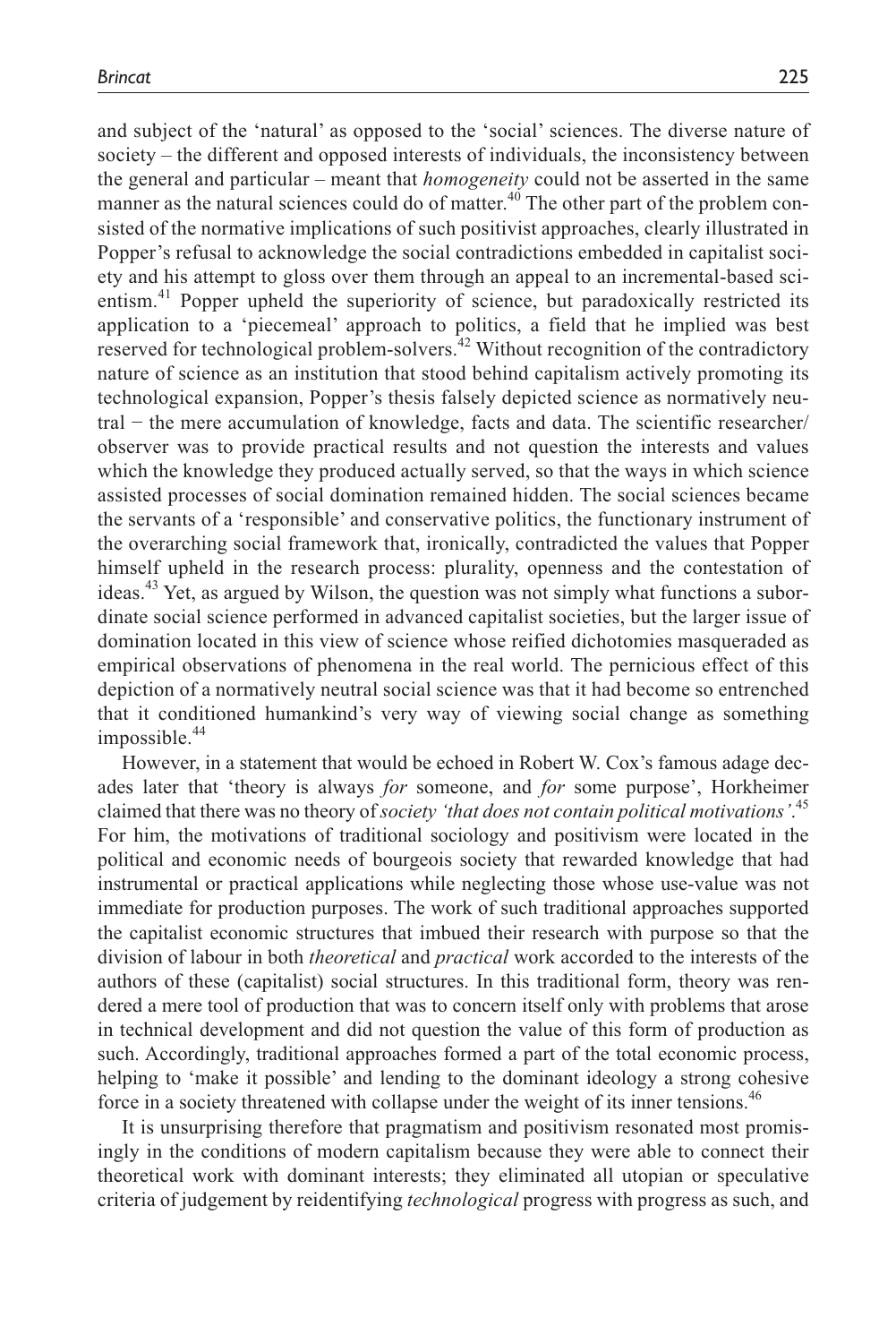at the same time produced facts, data and results, all of which were useful for the reproduction of social life.<sup>47</sup> Yet by insulating themselves from the speculative and reflexive aspects of objective reason, they came to perpetuate a new dogma or myth system: that is, the conception of theory as instrumental rationality was absolutised ahistorically and reified as if it were the 'inner nature' of all knowledge.<sup>48</sup> The result was not only the myth of the 'immutability thesis' that betrayed the very objectivity positivism upheld as its standard, but the collective avoidance of theoretical considerations of society as a whole by 'belittling' the importance of the comprehension of social processes. $49$ Concerns for a better society – the purview of an emancipatory  $CT$  – were subsumed under attempts to prove the present as 'permanent'. Horkheimer noted that with the move to bourgeois liberalism there was a correspondent diminishing of expectations that 'reality could be reasonably shaped' so that it became 'less and less important' to discuss 'constructions of the best possible world'.<sup>50</sup> The perpetuation of this myth system led to such disillusionment that people in modern society came to 'sarcastically prefer the worst over the pretension of [something] better'.<sup>51</sup> One could recall here the recent electoral backlash against the Obama administration, which had once been viewed with such great hopes for change.

It was not lost on Adorno that it was only the immediate practical and administrative utilisability of empirical sociology that gave it such primacy in modern times. Yet Adorno questioned the supposed objectivity of traditional empirical sociology which he claimed rested only in its methods and not in the object of its study, because these approaches ignored societal objectivity, i.e. the conditions, institutions and forces in which human subjects *act*. Accordingly, such research merely postulated the 'reified consciousness of the people tested' because all that such studies registered – whether through statistical data or behavioural modes – were the reactions that took place within the dominant system. Anything outside was methodologically excluded. As the traditional sociological method prepared in advance what was to be ascertained, the generalisations it derived were attributable not to *reality* but to the *method* itself.<sup>52</sup> Insofar as such approaches assumed their methods captured the individual's consciousness – and that such nominalism had an immediate causal role in social processes rather than relations of human intersubjectivity – they possessed a tendency to fetishise their object.<sup>53</sup> What such studies missed out on was the 'objectification' of its object – the objectification of society itself, and in particular the constraints of economic objectivity on the subject. In these fundamental respects, they left the social system unanalysed and became more idealist the more they avoided examining the economic causes of material need. Such isolated social research became 'untrue' when it extirpated the totality that was incomprehensible to its method and remained unable to view the essential connections in society. The problem was compounded by the fact that under the power and influence of the culture industry, this pre-formation of people's consciousness had increased to such a degree that there was scarcely a gap left which may have permitted an awareness or exposition of this pre-formative process by the people themselves.<sup>54</sup>

Yet whereas for Adorno this lack of freedom in the methods of traditional sociology reflected the lack of freedom in society itself, for Horkheimer, the fact that the relation between positivist knowledge and its utilisation in capitalist society had now been revealed by CT turned against the purported neutrality of positivism: it exposed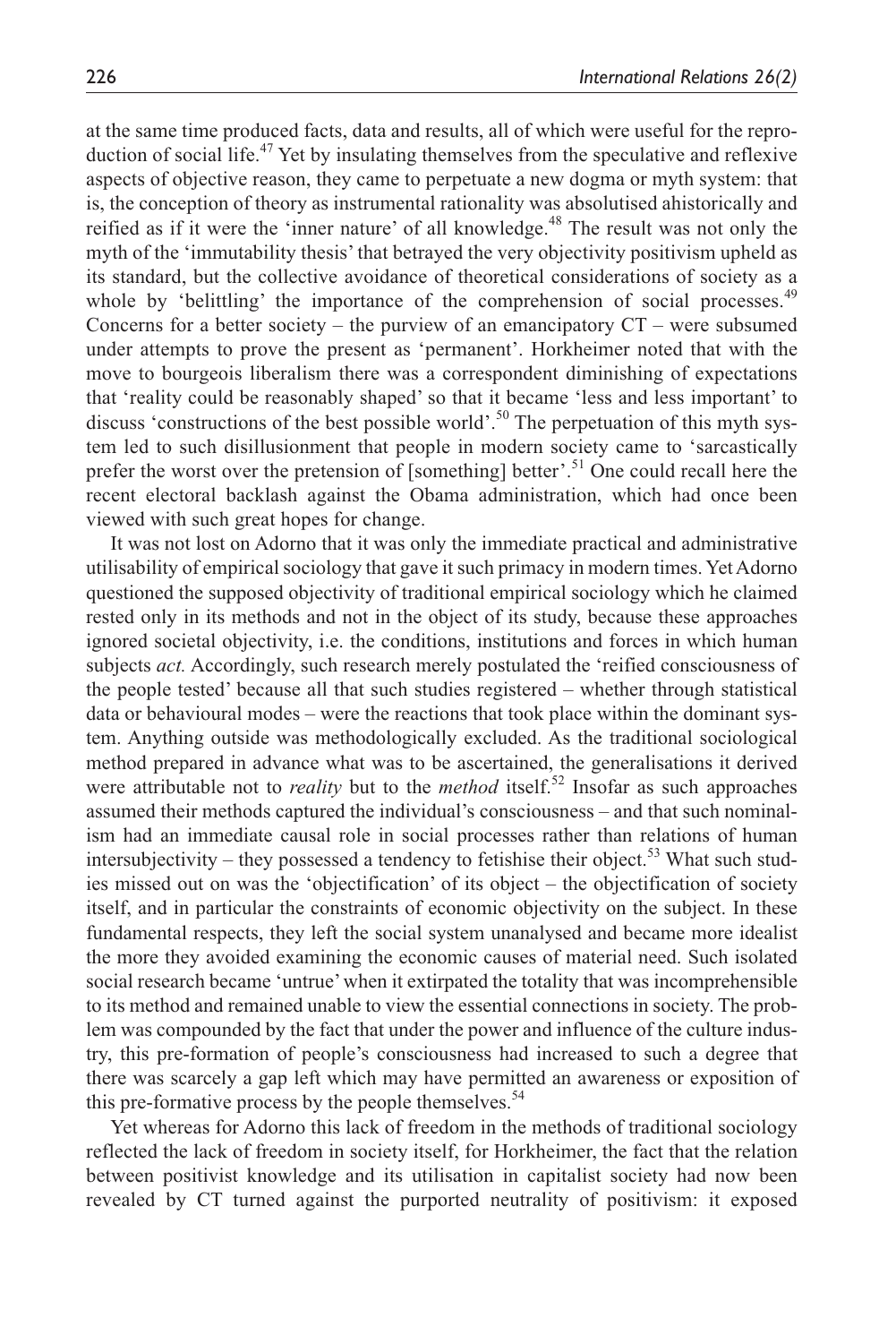its ideological function and helped to issue the demand for an alternative model of rationality. At the same time, however, Horkheimer acknowledged that an awareness of the relativity of theoretical thought and positivist fact was not enough to push forward a new concept of theory − something that required nothing less than the reconsideration of the 'knowing individual', the relation between subject and object (something taken up directly in Adorno's *Negative Dialectics* which championed the non-identical).55 For similar reasons, Adorno had put forward as a tentative solution to this arbitrary division of labour in the social sciences the amalgamation of divergent sociological methods that would combine empirical research with theoretically central questions – what Horkheimer would also advocate as the 'dialectical penetration' of philosophy and the specialised sciences.56 In this way, CT could *extract* rather than *reject* the relative merits from other methodological approaches and points of view, thus making its own account more comprehensive. Moreover, such an approach could confront what empirical social research directed at the subjective consciousness/unconsciousness of human beings with the objective factors of their existence. For example, whereas empiricism became mere ideology at the point where it positioned public opinion as absolute rather than as 'the socially average illusion', for Adorno the real question was the 'consistency or inconsistency of opinion in itself and of its relationship to reality' (Sache). In this way, CT could pierce the veil behind the pre-formation of humankind's reified consciousness in modernity, and in so doing confirm the necessary critical nature of theory by making its task the dissolution of the temporally and spatially fixed object into a field of tension between the possible and the real.<sup>57</sup>

What became the key method CT employed in its attempt to trace the possibilities of emancipation in society was dialectical analysis, an approach imbued with notions of interaction, flux and contradiction, and which focused on the antagonistic character of society – an antagonism that could not be 'conjured' away by the illusory generalisations of traditional sociology.58 Through this method, the social structure that CT examined was not upheld as static, immutable or uncontested, but as a 'developing picture' with a 'historical dimension'.59 While social structure was fluid, it could be grasped by delineating the transformative processes in all social relationships and the dynamic movement of events within society. This dialectical approach rejected any notion of a Kantian transcendent order and replaced philosophical ontology and anthropology with the historical development of humankind. Human traits were not hypostasised as 'suprahistorical factors' and temporal meanings and values were not considered as 'fixed, changeless elements'. As dominant modes of thought and productive processes were relative and changeable they did not dictate the way the 'future [was] to be built' and hence Horkheimer's CT took an activist posture towards history, aiming to be not just a theory of emancipation but a part of the process of its realisation.<sup>60</sup> At the same time, however, this dialectical outlook meant that CT was cognisant of its own fallibility: that it was not independent of humankind nor that it possessed a development or volition of its own. Even its own normative goal of emancipation would be transformed in different historical and cultural conditions so that CT was to remain self-reflective while examining immanent possibilities for the realisation of its project.<sup>61</sup>

In sum, the early FS leaves IR scholars with a range of unique methodological tools – dialectics, materialism and immanent critique among others – that are capable not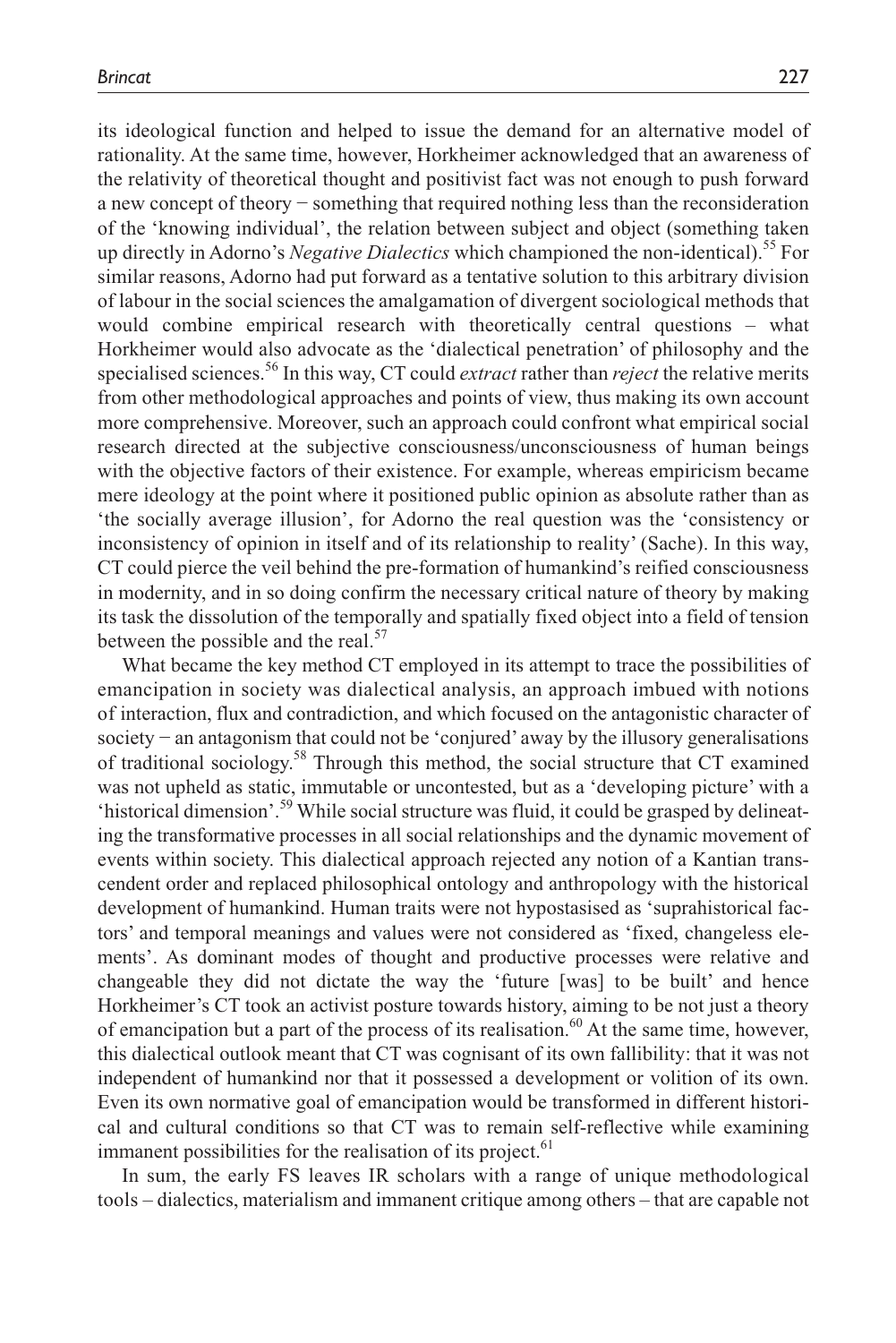only of understanding the conditions of human emancipation but in promoting them. These tools were developed specifically with the normative goal of emancipation in firm view: a positive commitment to humankind's autonomy and the negative sublation of human suffering, the twin poles of the emancipatory project pioneered by the early FS. Through these methods, CT – whether directed towards emancipating social forces within states as was the purview of the early FS, or towards emancipating the relations between them as is the concern of CIRT – could assist in correcting the atomistic, alienating and exploitative nature of social life under the contradictions of bourgeois society under late capitalism that has since expanded across the globe. Rather than positivism's alleged value-neutrality, which only thinly veiled how its knowledge was immediately utilisable for the practical, administrative and productive purposes of late capitalism, CT focused its methods on the 'definite individual' set amidst the 'web of relationships' within the social totality and nature. By being able to expose the contradictions of these deformed intersubjective relations through its range of methodological tools, CT could express the historical situation of existing *un*freedom and act as a force within it to stimulate change. Here its ability to foster the dialectical penetration of philosophy *and* science offered it a powerful – and in my view unsurpassed – means of promoting emancipation. Through its methods, social structures, institutions, states and international society could no longer be viewed as static or immutable entities. All were equally exposed as having both historical dimensions and a future that was indeed alterable. Whether such change could be directed consciously by humankind itself was one possibility within an open horizon of our *own* choices. In this way, an activist posture to history with emancipatory intent was adopted that combined a complex array of methods, both scientific and philosophical, as critical weapons to help realise human emancipation. As we shall see in the next section, these methodologies developed uniquely by the early FS continue to have relevance and utility in contemporary CIRT.

## **Emancipatory possibilities in the sphere of world politics**

Adorno once stated that 'epistemological controversies which are indeed fought out long ago … are forgotten all too willingly by short-winded consciousness in its reference to the urgent requirements of the research process'.<sup>62</sup> While this charge was levelled at positivist sociology in the German academy of the early 1960s, it could well have applied to the discipline of IR theory in the early 1980s. Then, the epistemological and methodological controversies that the original programme of CT had debated with positivism were willingly forgotten or remained unheard of by the majority of IR scholars. The dominant theoretical position − structural or neo-realism − maintained a positivist methodology in its study of the international system to the exclusion of all other approaches. Having already recounted the broad methodological components of CT that have directly challenged positivism, I now wish to highlight the benefits that have flowed from its application in IR theory with a particular focus on two examples. The first illustrates how the methodologies of CT were highly influential in leading to the post-positivist turn in IR.<sup>63</sup> This will be done via the reconstruction of how Cox and Neufeld utilised the key epistemological insights of the FS to fundamentally rupture the dominance of the neorealist orthodoxy. The second example then illustrates how CIRT has built upon and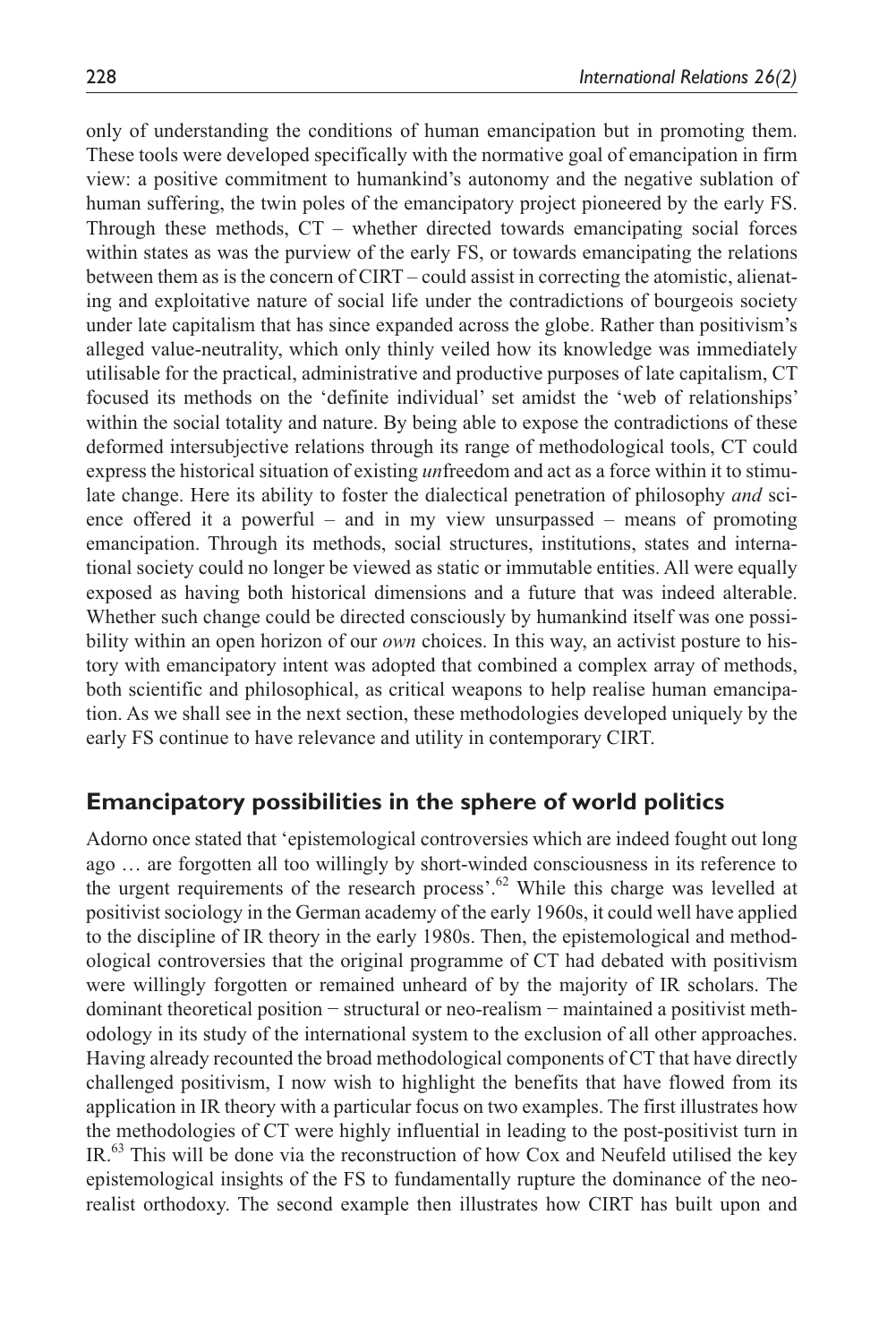extended the first generation of the FS by including global social forces in its critical social analysis of world politics. It is argued that through a reconceptualisation of key texts of the early FS begun by Wyn Jones, and through the dialectical competence model of Ashley, CIRT has moved beyond the confines of the state and the European context which unduly limited the remit of the initial programme of the FS.

#### *From problem-solving to Critical Theory*

While the problems of neo-realism's positivist approach to world politics have been criticised by many schools in IR theory, the first forays of this type of critique were those that had adopted – or independently developed – the critical methodological insights of the early FS outlined above. Theorists such as Ashley, Cox and Linklater revealed one of neo-realism's fundamental limitations through the dialectical prism of CT: the ahistoricism of the system reproduction thesis. The central tenet of neo-realism was shown to be premised on the assumption that the conditions of international anarchy were reproductive, in the sense that Herz's security dilemma would lead to ongoing tensions that would reinforce existing patterns of uncertainty, and thus lead to the self-perpetuation of these systemic features structuring IR. Yet from the dialectical view of CT, this not only divested human beings of agency, but reified particular historical conditions as not only determinative of human possibility but as perpetual fetters on the human condition. Neorealism's ahistoricism not only betrayed its claim to materialism by denying that human consciousness and social forms were developmental, but also foreclosed on any potential for the self-creation of the species, who were relegated to the status of mere automatons or 'structural dupes', determined by the systemic features of international anarchy.<sup>64</sup>

Neo-realism was therefore only suited to account for forces that maintained the system's equilibrium rather than identifying the contradictions that could lead to the system's transformation. Consistent with the biases and limitations inherent in traditional empirical sociology as identified by Horkheimer and Adorno, the knowledge produced by neo-realism was not only utilisable for the dominant interests in the system that it studied, but was actually instrumentalised by them: neo-realism became the doctrine of the new mandarins that infused the foreign policy offices of the Western powers and its leading academic institutions.65 Yet Cox identified that because neo-realism was fixated on the systemic features of IR alone it was incapable of grasping the importance of sociality as a generative mechanism of change, and therefore inferior to the relational essentialism of critical approaches.<sup>66</sup>

Along these lines, Leysens and Neufeld have argued that so-called Coxian CT was superior to other approaches in IR because of its inherent dialectical basis: its commitment to considering how a particular order came about, the analysis of social contradictions therein, and its reflection on the possibilities for transformation immanent within existing social forces. $67$  Whereas neo-realism saw conflict in the world system as a 'recurrent consequence of a continuing structure', Cox's dialectical approach saw in social contradiction the possible cause of structural change.<sup>68</sup> That is, for Cox, historical phases were produced in processes of contradiction and he looked at the problem of world order taken as a reciprocally interrelated whole, with an awareness of not reifying the world as a system.<sup>69</sup> In this way, the capacity of dialectics to acknowledge the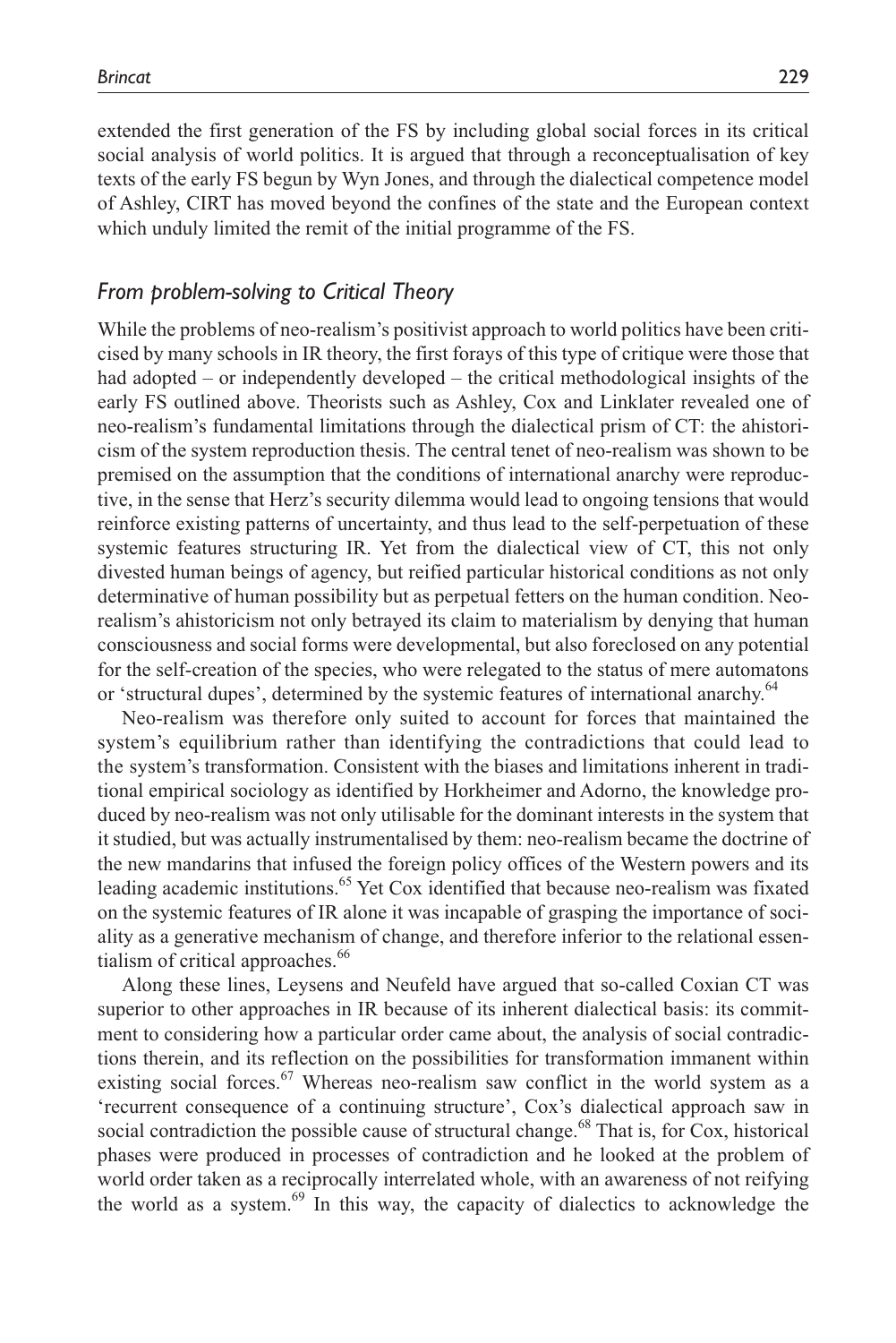'historical malleability of structures' served to differentiate it from structural*ism* that posited fixed and immutable structures.<sup>70</sup> It was this methodological feature that forged the distinction between what Cox referred to as 'Problem-Solving' and 'Critical' Theory: whereas the former assimilated 'particular situations to general rules', the latter sought 'out the developmental potential within the particular'.<sup>71</sup>

The overlap between Cox's approach and the methodological commitments of the early FS are clearly evident. Both suggest the ability of dialectical methods to be able to pierce the veil that conceals the supportive relation between positivism and the existing power structures of the state and capital; both suggest the possibility for coming to a better understanding of reality by focusing on its transformation processes rather than the abstraction of the system reproduction thesis or the doctrine of immutability. What the early FS was able to offer the discipline of IR was a thoroughly developed critical methodology involving dialectical analysis and immanent critique that could avoid such 'artificial prioritisation' (the isolation of parts from their 'social genesis' as in empiricism) or emptying the whole of its components and then abstracting them as a 'system' (as in Waltz's 'Third Image' analysis).<sup>72</sup> These methods have since been successful in penetrating IR theory precisely because they necessitate a process of reflective judgement on the relationships of interconnectedness in world politics and not just the abstraction of particular elements or moments. By taking the 'dialectical leap' into the dynamism within the complex patterns of social relations and the contradictions that may engender world transformation, CIRT was privy to phenomena that neo-realism had closed itself off too.

Yet it is interesting to note that Cox was largely unaware of Horkheimer's work at the time he was writing his seminal articles in *Millennium*, despite the many uncanny parallels that exist between his work and the programme set out in Horkheimer's 'Traditional and Critical Theory'.<sup>73</sup> However, the fact that Cox did not refer to himself as a 'Critical Theorist', but preferred the title of an 'eccentric' (Susan Strange's words) or a 'nonconformist', $74$  only revealed that he did not consciously share close affinities with the FS rather than denying their substantively shared normative and methodological concerns. Moreover, what is of importance is that Cox takes up nearly identical dialectical methods to those that Horkheimer had advanced 50 years previously in order to contest positivism's ahistoricism and veiled ideological support of the status quo. What had shifted was merely the target of critique from traditional empirical approaches in sociology to neorealist approaches in IR. Moreover, it is important to note that the fact that Cox had not engaged with the FS, and with Horkheimer's work in particular, fed into what Booth has identified as a certain weakness in how Cox labelled the 'critical' approach in his foundational article. Cox had made it appear as if CT was not interested in 'solving problems' or was somehow anti-theoretical to those approaches that were concerned with solving problems, which ultimately played into the rhetorical devices of critics that suggested CT was therefore a redundant form of idealism. The problem then was precisely the fact that Cox had not closely read Horkheimer, who as we have seen stressed the unity of philosophy and science in a progressive form of social theorising concerned with emancipation. CT, depicted in Horkheimer's original programme, possessed both technical and practical interests and was a guide for strategic action to bring about a 'better world order'; as Booth writes, 'its knowledge-interest is solving problems, through tactical or strategic action for emancipatory purposes'.<sup>75</sup>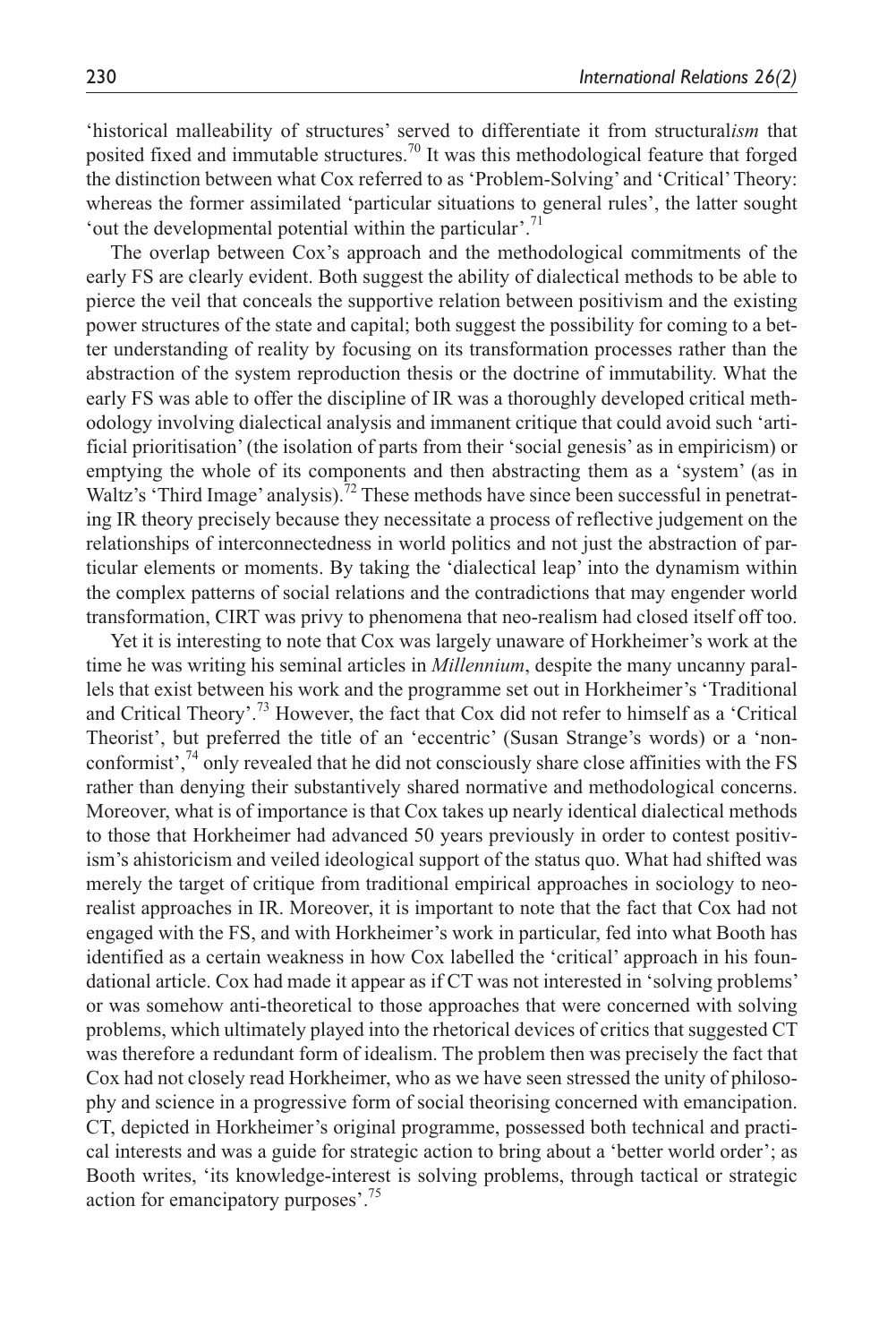The argument for dialectical reflexivity in CIRT in opposition to the sterility of positivist neo-realism has also been advanced by Neufeld. Neufeld directly linked the importance of Cox's approach, which reflected on the origins, contradictions and possibilities for the transformation of world order, with his own work.<sup>76</sup> Concerned with the dearth of approaches in IR theory oriented towards 'human emancipation', Neufeld argued against the logic of positivism and for a turn towards intersubjectivity and immanent critique, as in the works of Bernstein, Gramsci and the FS. For Neufeld, because human consciousness was co-constitutive of social reality, it possessed agency to transform that reality, and the task of CIRT was to help our understanding of the possibilities for 'a radical, emancipatory, transformation of the global order'.<sup>77</sup> Whereas Cox was only suggestive of his political vision and deliberately distanced himself from the use of the term 'emancipation' unless in reference to the work of others, $^{78}$  Neufeld was far less guarded, and openly harked back to the normative commitments of the early FS. Using a distinct terminology that recalled Horkheimer's appeal for a critical social theory that looked towards the question of the 'better order of things', Neufeld outlined his vision of a 'created space' within which equality and freedom were to be attained in what he called a global Aristotelian polis.<sup>79</sup>

The focus of Neufeld's work, however, has not been in giving greater definition to this vision. Rather it was in explicating how IR theory could contribute to such a project of emancipation by deploying key methodological aspects that had been in no small measure developed by the early FS. For these reasons, Neufeld has upheld the key elements of CT (reflexivity, agency/transformation and social critique) as superior to positivist approaches. For him, the reflexive dialectic of the critical tradition inverted the very categories of positivism through its willingness to be reflective of its own assumptions and its recognition that all theories (including CT itself) possessed normative and political implications. While this would seem to lead down the familiar path of relativism as attendant on all theoretical positions, for Neufeld it was by being reflexive regarding the politico-normative dimensions of different approaches that one could assess the relative merits of each.<sup>80</sup> Rival theories could be compared according to their politico-normative project, and 'whether that project enhance[d] human potential and promote<sup>[d]</sup> the attainment of the global polis'.<sup>81</sup> For him, differing research paradigms were therefore *comparable* and hence Neufeld observed various continuities between postmodern, feminist, Gramscian and FS approaches to IR that attempted to break the discursive hegemony of neo-realism and move towards some form of emancipatory politics.<sup>82</sup>

Wyn Jones's work in Critical Security Studies has affirmed the principles and precepts of the FS, particularly those methods that he believes can 'generate innovative ways of thinking about the theory and practice of security and strategy'. He suggests his contribution lies not in producing new knowledge per se but in its 'method and critical evaluation', and he takes up explicitly Horkheimer's initial framework for CT.83 Following Horkheimer's lead, Wyn Jones claims that the understanding of theory developed by the natural sciences has since become ubiquitous and universalised to all fields of knowledge, and, like Cox before him, relates the problems associated with such positivist claims specifically to Waltz, whom he regards 'as a latter-day Teutonic deductivist'. The same illusions that Horkheimer identified in earlier positivist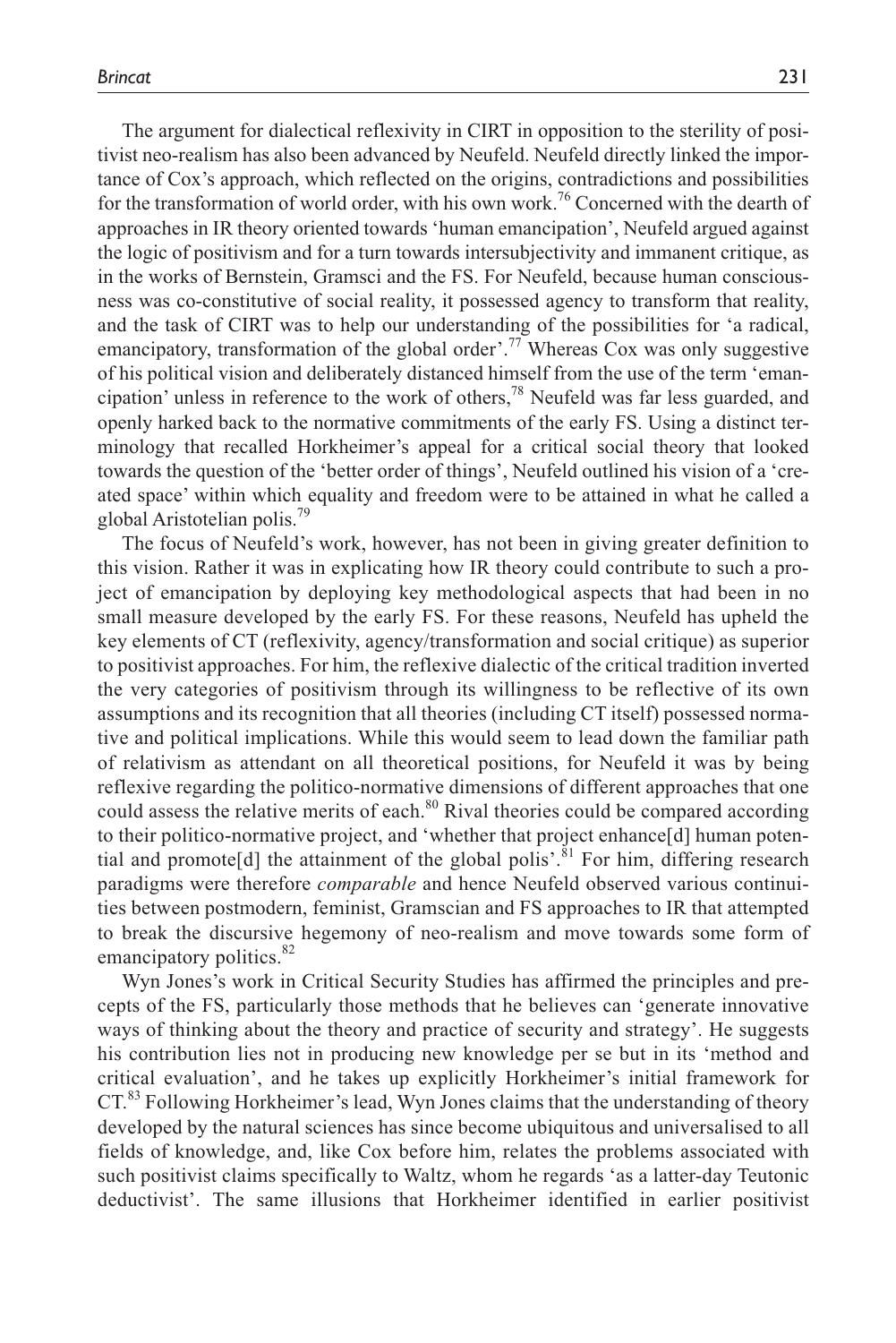approaches are seen to resurface in IR theory: illusions that Wyn Jones argues arise from the lack of reflexivity in neo-realism. Despite claims of objectivity and value neutrality, the things studied by positivist analysis are actually determined and influenced by 'extrascientific factors', for such theories remain part of society and are therefore subject to its pressures – pressures to undertake research that is useful according to capitalist and statist demands. The methodological pre-commitments of positivist analysis lead to a particularly pernicious effect. As he writes, positivism leads to:

normalizing and privileging one particular understanding of what constitutes knowledge ... the privileging of [the] epistemology [of positivism] has the effect of undermining the truth-claims of those who wish to challenge the provenance of the prevailing order. It makes other ways of knowing – and other ways of being – illegitimate. $84$ 

To overcome these problems, Wyn Jones appeals to Horkheimer's conception of social theory in which the study of society is conceived as 'part of the realm of ethics and concerned with the pursuit of the good life': of 'man's emancipation from slavery'.<sup>85</sup> This is coupled with CT's unique ability to reintegrate rather than reject the perspectives of the natural sciences within a progressive social theoretical framework that Horkheimer had outlined in his vision of the interdisciplinary research programme for the Institut für Sozialforschung.<sup>86</sup>

Yet the later work of the first generation seems to throw up considerable challenges to this potential for emancipation – challenges that Wyn Jones does not directly overcome. For Wyn Jones, Horkheimer and Adorno's *Dialectic of Enlightenment* effectively heralded the end of the emancipatory vision that had previously animated the FS, because the natural sciences were here considered to be 'irredeemably tainted by instrumental reason'. The transition towards instrumental rationality in late modernity had infected even the most progressive approaches to the social sciences which could only now aid in the further 'manipulation' of society rather than its 'emancipation'. As a result, the ground of immanent critique, the critical tool Horkheimer had championed in 'Traditional and Critical Theory', was lost, because CT was itself directly implicated in the 'dark side' of modernity. As Wyn Jones states, 'the baleful effects of instrumental reason have insinuated themselves into every aspect of human existence' and even polluted the attempt of CT to emancipate it. In Wyn Jones's view, this accounted for Adorno's move to aesthetics and Horkheimer's retreat to theologism in which social change towards emancipation was deemed impossible. Yet Wyn Jones did not make the subsequent move to grapple with these typical pessimistic interpretations of the *Dialectic of Enlightenment* or the *Eclipse of Reason*, much less try to overcome them. He identifies the 'extremely bleak version' of CT that arose in the later works of the first generation and attempted to redeem the project of CT through a broader consideration of how later generations of the FS such as Habermas, Honneth and Beck had sought to overcome this impasse.<sup>87</sup>

Yet it is possible to salvage the emancipatory insights of these key texts through a reconstruction of the primary methodological commitments of the first generation that remain traceable within them. For example, the primary thesis of the *Dialectic of Enlightenment* excluded many factors that did not stand in direct relation to instrumental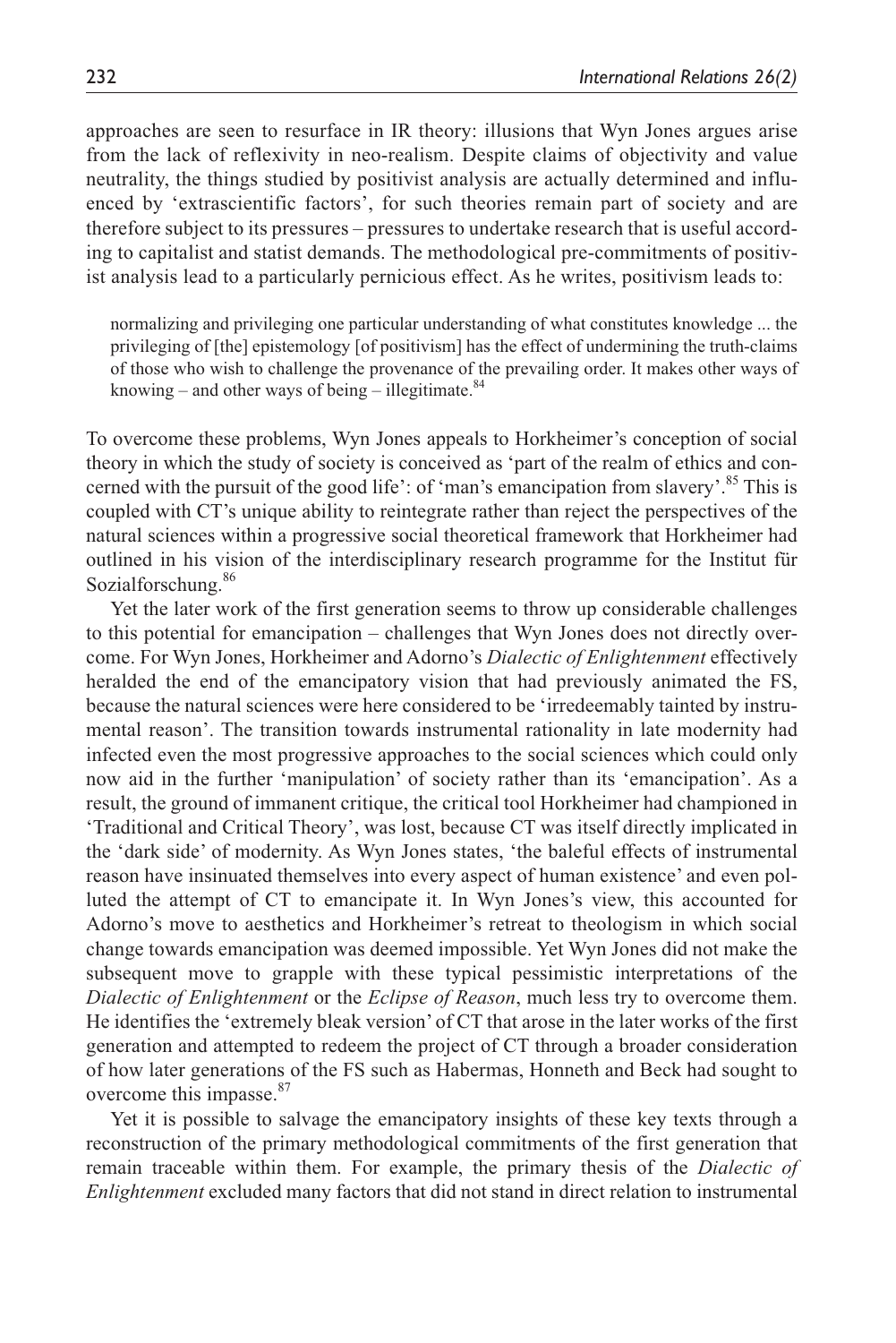rationalisation processes and thereby erroneously cast an all-encompassing net of 'pathology' over the process of civilisation as a whole. Horkheimer and Adorno gave only a one-sided account that neglected the unrealised potential in Enlightenment thought and thus infracted upon the precepts of their own method: they failed to take the dialectical step of placing their abstract analysis of Enlightenment processes back within the social whole. As argued by Honneth and Bronner, the advancements of legal freedoms, democracy and the broadening of individual action – the very developments that provided the background against which the dominance of instrumental rationality could appear as a 'historical mis-development' – were recast as being pathological in themselves.<sup>88</sup> The fact that Horkheimer and Adorno attempted to achieve a form of 'worlddisclosing critique' through the deployment of rhetorical devices (the narrative metaphor, chiasmus and exaggeration) revealed that there was some residual aspect of society left outside instrumental domination that could understand such a form of critique. The rhetorical devices employed in the *Dialectic of Enlightenment* not only revealed that Horkheimer and Adorno clung to some hope of emancipation through them but that there were emancipatory possibilities even within a society dominated by instrumental rationality: potentialities that could be reclaimed.89 Similarly, in *Eclipse of Reason* the fact that Horkheimer believed there could be no positive concept of reason derived from his critique of instrumental rationality did not mean that instrumentalisation had become total and the social world voided of all emancipatory potential.<sup>90</sup> While Horkheimer's anticipation of an 'authentically human history' had turned into its opposite, namely, 'the automatising of society and human behaviour', the dialectic of human suffering and social movements towards its (potential) sublation remained.<sup>91</sup> For Horkheimer it was the experiential *suffering* of human beings under the domination of the technical interest in modern capitalism that generated resistance and continuously reinvigorated the possibility – no matter how improbable – of human emancipation. Arguably, the title he gave to this work deliberately alluded to the passing nature of the instrumentalisation of reason under the conditions of modernity, for an eclipse is usually only partial and is always only momentary.

# *Emancipatory possibilities in the sphere of world politics*

We have already seen how the various methods developed by the early FS promoted a form of critical social theory concerned with emancipation and how these methodologies have been taken up within various aspects of CIRT. In particular, we have seen how Cox and Neufeld utilised dialectical approaches to challenge the orthodoxy of neo-realism in IR theory, and how Wyn Jones deployed key aspects of Horkheimer's methodology in Critical Security Studies. Moreover, we have seen how it is possible to reclaim the emancipatory themes in those later works of the first generation that have been unduly labelled pessimistic or negativistic through a critical reconstruction of the immanent possibilities for emancipation that they maintain. In all of these ways, we have seen how the original programme of the FS can be of continuing utility in CIRT's project of emancipation. Yet there is one final aspect of the relation between the critical social theory of the early FS and contemporary CIRT that needs to be addressed: how CIRT has, of itself, expanded the initial remit of CT into a cosmopolitan dimension. Without an analysis of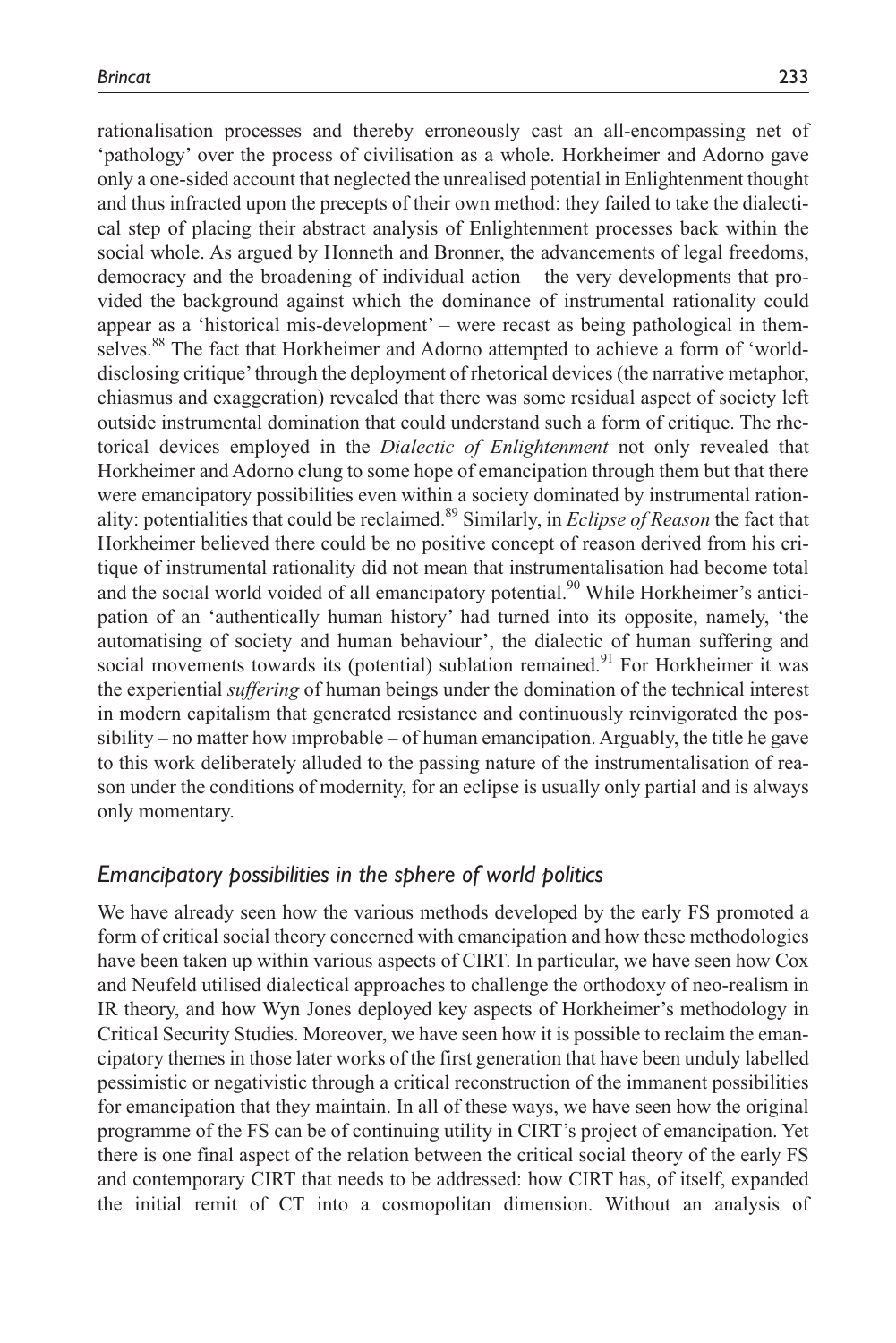this important development, the account would remain one-sided, suggesting that the learning process has be solely unidirectional *from* the FS *to* CIRT. In making this argument I have selected the work of Richard Ashley for illustrative purposes, not because he is the only figure in CIRT to have made such contributions, but because his work in CIRT has not been as well reflected on as that of Andrew Linklater or Robert W. Cox. This section is in part an attempt to fill this gap.

While many key thematic ideas have been taken directly from CT and transposed into CIRT (i.e. the normative focus on emancipation, the ontological commitment to social relations, and the various epistemological and methodological issues as discussed above), this should not overshadow the fact that the latter has expanded the scope of critical inquiry to include global processes that the early FS remained largely unconcerned about or significantly downplayed. A sociology that does not engage with the global situatedness of communities remains limited, precisely because it abstracts human community away from its global context – something that Horkheimer and Adorno's commitment to dialectical methods should have alerted them to, given its fundamental assumption of the interconnectivity of all things. Yet to the extent that Horkheimer and Adorno took the state as the key referent for political community, the original programme of CT necessarily excluded an analysis of the wider axis of human society and overlooked the potential for the extension of its project of emancipation into the cosmopolitan sphere. This is not to suggest that the early FS did not make sporadic references to international politics, but rather to highlight that because such analysis was not systematically undertaken, its potential to identify the immanent possibilities for human emancipation *in the world* was reduced accordingly.<sup>92</sup>

The lack of insight into the global dimensions of its emancipatory project severely limited the depth of the critical analysis of the early FS. One could argue that the same 'sins of omission' that CT raised against the methods of positivism that, as we have seen, failed to adequately situate its analysis in the social whole could be levelled against the first generation themselves. Horkheimer and Adorno's approach to social theory – no matter how critical it was of the adoption of the physical sciences to the analysis of social life – came to mirror such traditional approaches because they focused on what they considered as given and immediate: namely, the European context and the ebbing of working-class movements under the fascist heel and the rise of the culture industry. This focus precluded an appreciation of movements of emancipation outside the West, limiting the horizon of possibility under a non-reflexive Euro-centric gaze. It can be inferred that it was this fundamental epistemological oversight that contributed, in large part, to the late pessimism of Horkheimer and Adorno, forcing their retreat to the wholly other or aesthetics respectively – not because the historical moment of emancipation had been purportedly missed, but because their sociology was too narrowly focused on the Western political situation to observe other possibilities for the realisation of the project of emancipation. While the FS never set out to make a contribution to the analysis of world politics, and cannot be condemned for something that was beyond their purview, the unique contribution of CIRT *to* the FS lies in its methodological inclusion of global emancipatory social forces. Here, the states system is perceived as a historically evolving normative system that, while being anchored in the Westphalian tradition, possesses a plurality of forces and immanent possibilities for change.<sup>93</sup>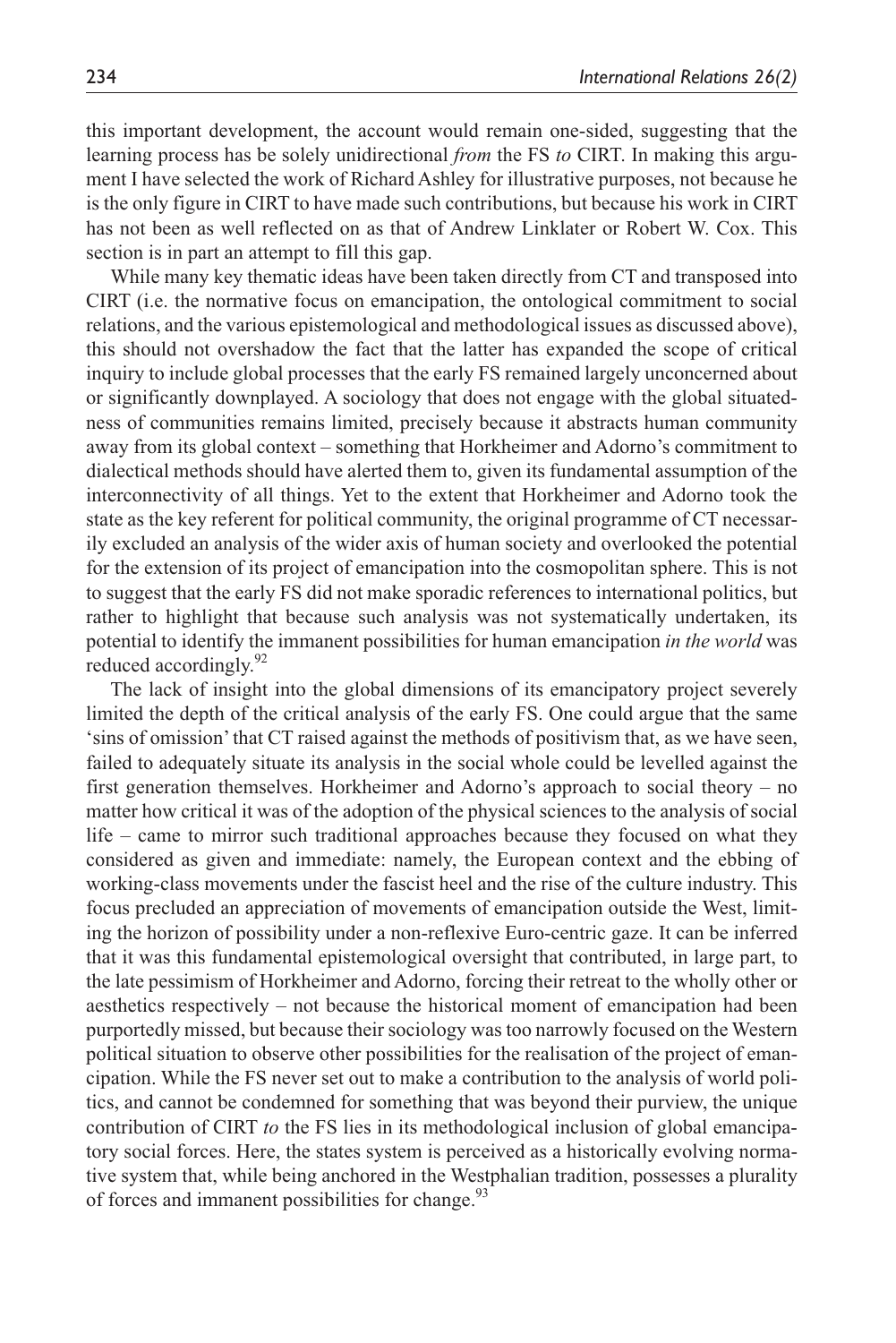Ashley has employed the various methods of CT to elevate concerns regarding power and the global hegemonic order to help practically realise the project of emancipation in world politics. This twin focus on power and hegemony has offered considerable advances on the original programme of CT because it situated emancipation within the global context and the possibilities (and limitations) that the international state system provided for its realisation. While Ashley's theoretical development has, over time, dropped its earlier concerns with Habermas's theory of communicative action, it has continued, rather than abandoned, its concern with radical emancipatory politics and complementary methodologies.<sup>94</sup> By linking postmodern and critical approaches under the banner of 'dissidence' and 'the prospects for emancipation', he has focused on historically emergent (contested) practices in order to locate and strengthen resistant practices in world politics.<sup>95</sup> As important as Ashley's successful combining of these critical methodologies has been, arguably his key contribution lies in how he has problematised the ontological primacy given to the state in sociological *and* IR theories and offered a method to analyse global processes of power and change through his 'dialectical competence model'.

Ashley has taken an activist rather than transcendent approach to history − one that rejected any teleological (Kantian) understanding of its processes in favour of a historical narrative of openness in which dissidence and marginality, plurality and difference, could emerge.<sup>96</sup> Distancing himself from those practices of the Enlightenment that had resulted in forms of domination, Ashley argued for the need to move the concept of emancipation away from the exclusionary discourses of the state and the statesman towards a 'boundless space of freedom'.<sup>97</sup> At the same time, however, Ashley sought to pry the practical interest of classical realism (particularly of Herz whose emancipatory cognitive interest and reflective reason Ashley admired) away from the unidimensional, structural positivism of neo-realism. Based on Habermas's work that was prefigured in *The Positivist Dispute in German Sociology*, Ashley argued that the Waltzian variation of neo-realism was aimed at mere problem-solving and exuded a technical, rather than practical or emancipatory interest.<sup>98</sup>

For Ashley, neo-realism's approach formed a 'self-enclosing unity' bound within its four interrelated assumptions: structuralism, statism, utilitarianism and positivism.<sup>99</sup> Ashley later equated neo-realism with the problematic structuralist Marxism of Althusser that purged theory of its 'rich dialectical content', imposed a 'deadening ahistorical finality', and made structure, rather than agency or practices, 'decisive'. Through its interest in power and in expanding control, neo-realism effectively neutered the critical faculties leading to the 'impoverishment of political imagination' and the perceived impossibility of 'creative change'. This static approach framed the discourse of IR as the dominant orthodoxy that preferenced technical imperatives in the service of unquestioned ends.<sup>100</sup> Under such a discourse, the structural determinacy of the 'conditions and limits' of the international system were taken to be 'fixed and immutable'.101 World politics was stripped of any creative potential by which human beings could strive to 'shape freely their collective will'. Moreover, because of its ontological pre-commitment to the primacy of the state – the 'sovereign presence among sovereign presences' – neo-realism fixed extremely narrow limits to the possible expansion of political community.<sup>102</sup> Yet the technical interest of neo-realism proved itself completely self-referentially, with the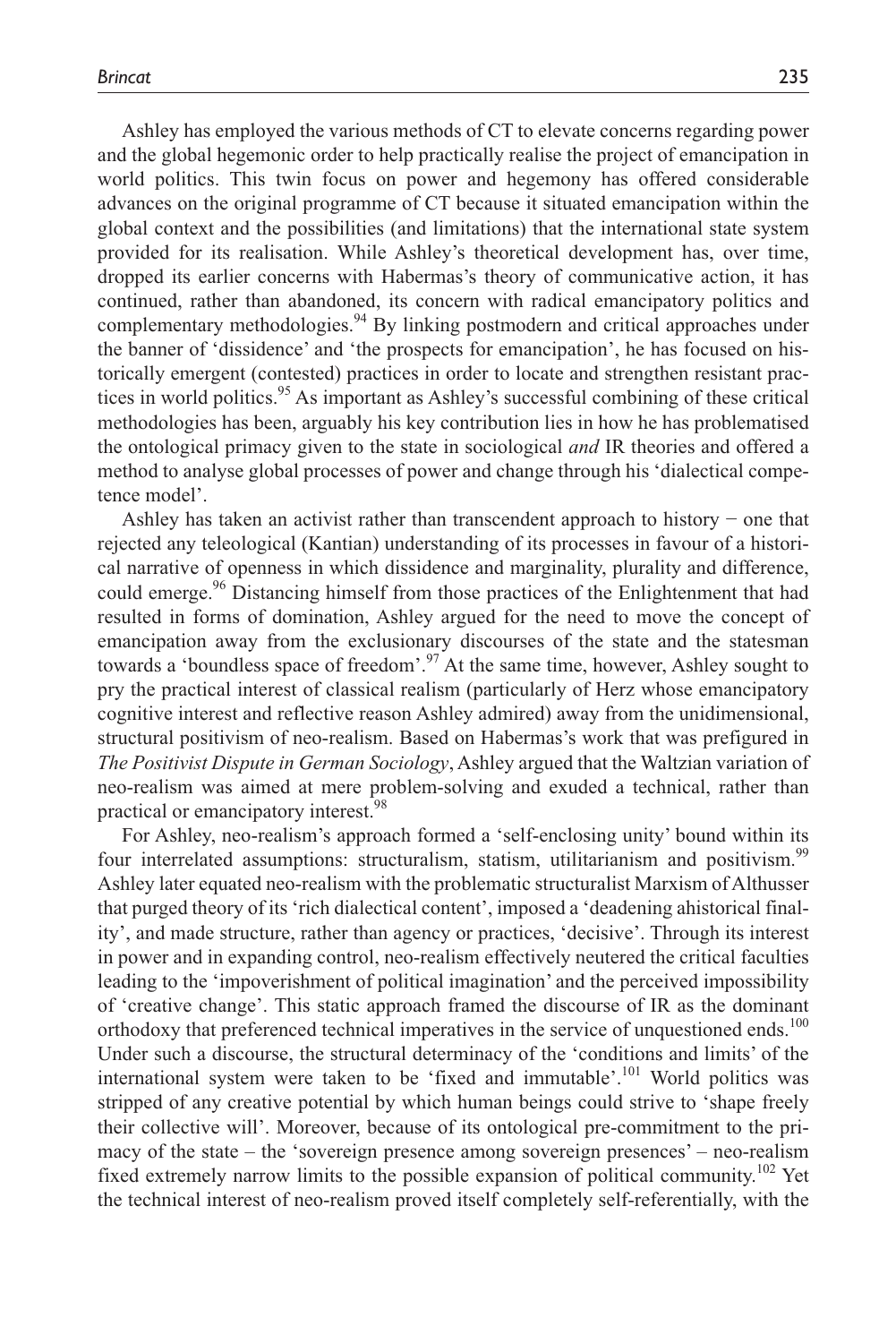result that opposing theories or normative systems were regarded as irrational objects having no scientific standing, only the whimpering of personal ethics. In this way, neorealism excluded all standpoints that could expose the limits of the given order, something that Ashley warned would 'deaden' criticism and gravitate the discipline of IR towards the 'reactionary pole' rather than exploring the 'opportunities for the creative evolution of world society'. $103$ 

In place of neo-realism's ahistorical assumption of stasis that denied historical transformation and human agency, Ashley sought to build upon the practical knowledge constitutive interest of classical realism that was concerned with *understanding*. Ashley identified in this practical interest a certain 'generative potential' that remained limited under classical realism but which could be developed through his own 'dialectical competence model' towards a better understanding power. This model focused on 'competent international practice': that is, practices of power, statesmanship and crisis that could lead to transformation – questions of practical significance typically associated with the interests of classical realism but which Ashley asserted should be accommodated within any 'reasonable complete theory of international politics'. What Ashley sought was a more 'realistic' approach to world politics – one that could actually comprehend what neo-realism falsely claimed it could, and in this way strengthen the emancipatory project of CIRT.

Ashley demonstrated how neo-realism's presupposition that power was determined by the capabilities of states and not something rooted within society denied both the social *basis* and social *limits* of power. In holding to these presuppositions unreflectively, neo-realism was unable to grasp the nature of power which for Ashley was 'community reflective': that is, dependent on one's recognition as 'an agent capable of having power'.<sup>104</sup> In distinction, Ashley's dialectical competence model surpassed the weaknesses of both technical and practical forms of realism because it was developed in such a way as to account for 'the emergence, reproduction, and possible transformation of a world-dominant public political apparatus' that, for Ashley, was anchored in the balance of power. Moreover, by taking up Herz's focus on the systematic examination of technological, social and economic change,<sup>105</sup> Ashley's dialectical competence model situated the balance-of-power regime not in the abstract systemic sense of neorealism, but within the real social, economic and environmental conditions on which it depended.<sup>106</sup> In particular, Ashley brought economic concerns into the public sphere of political responsibility in such a way that overcame the tendency of neo-realism to 'immunise' the global economic framework from criticism – something that was one of the primary ways by which neo-realism allied itself with those vested interests that benefited from the hegemony of the capitalist logic in concert with the state.<sup>107</sup> In this way, Ashley was fundamental in raising critical thought to include within its immanent methods both the ideational role of power and the material conditions of world order in which any emancipatory politics was necessarily immersed. Moreover, by welding the practical interest of classical realism with the emancipatory interest of critical approaches to IR, Ashley pre-empted many of those criticisms that would suggest that his thought eluded a romanticist emancipatory programme.<sup>108</sup> It also provided a clear example of how CIRT was able to conjoin the insights from empirical approaches to IR that were concerned with power, order and security with an emancipatory theoretical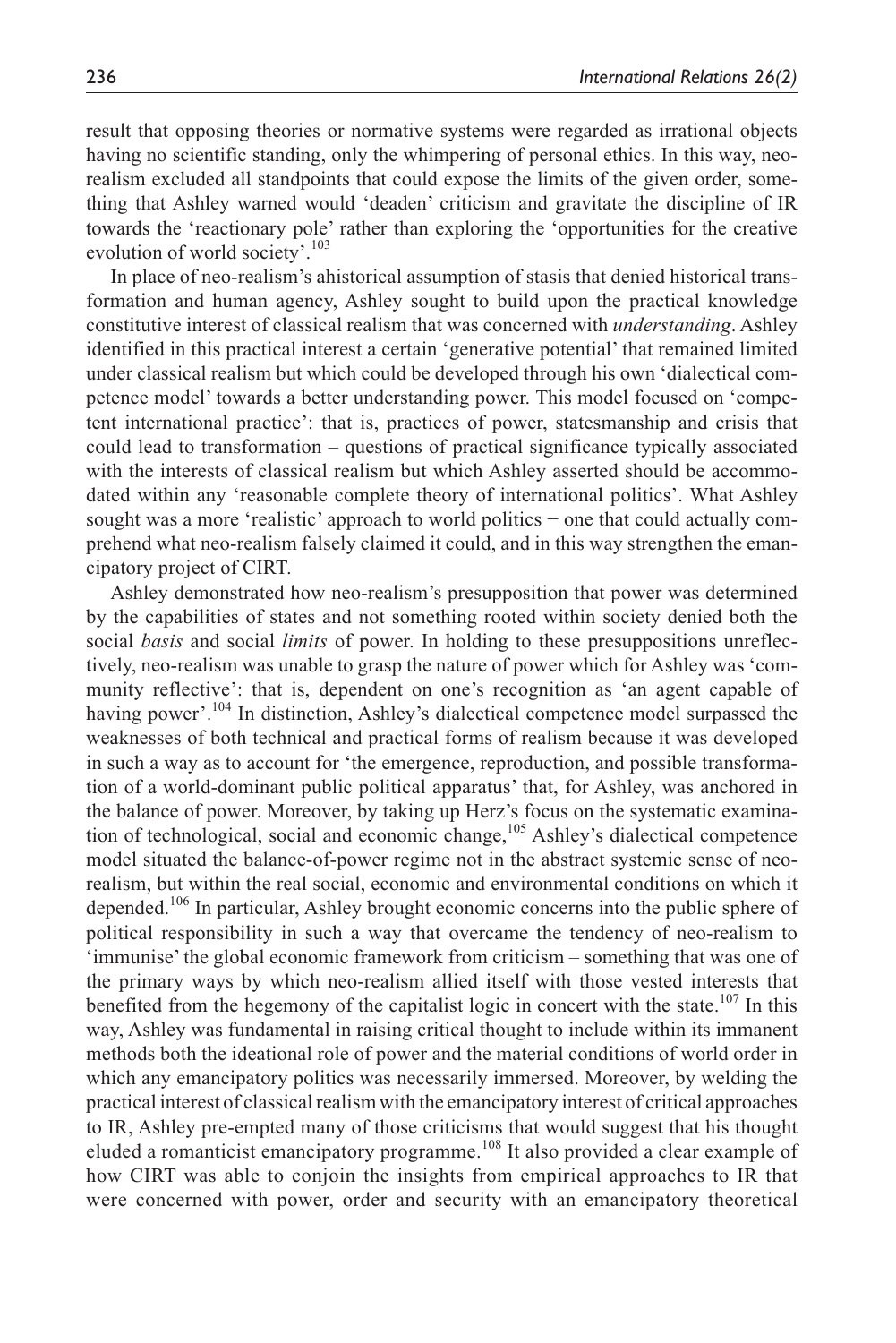framework – or what Horkheimer had called the 'dialectical penetration' of philosophy and the specialised sciences, discussed above.<sup>109</sup>

What Ashley's self-reflective and methodologically demanding dialectical approach offered was nothing less than a means of understanding processes of change in world politics – questions that were precluded in classical and neo-realism, but also in the initial programme of the FS that had neglected the cosmopolitan dimensions of emancipation. By opening analysis to production and rationalisation mechanisms and material and ideational factors, and by taking into account global hegemony as situated in the global array of social, economic and environmental conditions, Ashley's dialectical method could begin to understand the origins, maintenance and possible transformation of the current world order.<sup>110</sup> Here Ashley made the connection with the methodological and emancipatory concerns of the early FS but extended them in ways that were not only a direct challenge to neo-realist orthodoxy but also an advance on the programme of CT itself. As is well known, one of the primary contradictions in the modern condition observed by Adorno and Horkheimer pivoted on the exchange principle of mutually opposed interests. With the expansion of capitalism to all corners of the globe, the exchange principle necessarily spread with it, generating these tensions in increasingly heightened form, pushing humanity towards what Horkheimer called a 'new barbarism' on a global scale. The continuity of the exchange principle as the basic facet of capitalist structure meant that CT could focus on a historically changing object (in terms of geography, temporality and subject) but which nevertheless remained identical.<sup>111</sup> Yet the FS lost sight of this objective (and universal) exploitation of the oppressed under capitalism in favour of looking at subjective reasons for the assumed integration of the proletariat into forms of domination in the West. While Adorno seemed cognisant of this problem,<sup>112</sup> he did not integrate these insights methodologically into his work, but assumed integration to have occurred equally across the globe.

In this way Ashley's dialectical competence model overcame the tendency of the FS towards an endogenous, state-focused and Euro-centric form of critical theorising and offered a way for CT to revitalise the project of emancipation by taking into account global forces in the dialectic of oppression and emancipation. For example, the strategic unity between power and capitalism for Ashley was most clearly revealed in times of crisis and the continuing readiness of the dominant hegemony to orchestrate the transnational use of force in response to, and for, capitalist imperatives.<sup>113</sup> Ashley's dialectical competence model offered a means of focusing on this fundamental alliance between resource allocations and principles of legitimacy on which the global balance-of-power regime depended. Moreover, examining this relation offered insights into the potential for global crises that could be transformative of the conditions of the hegemonic regime. Most importantly, Ashley's approach did not view the hegemonic regime in isolation from its parts, nor from a vantage point within the sociology of a particular state, but as a dominant world order among a 'multiplicity of mutually interpenetrating and opposed world orders'. In adopting this narrative of a contested world history that immanently linked the economic and socio-political relation of the state and capital on a global scale, Ashley adapted the methods of the FS to the context of IR in order to understand the changed historical conditions of contemporary world politics and channel any transformative potentials from domination towards emancipation.<sup>114</sup>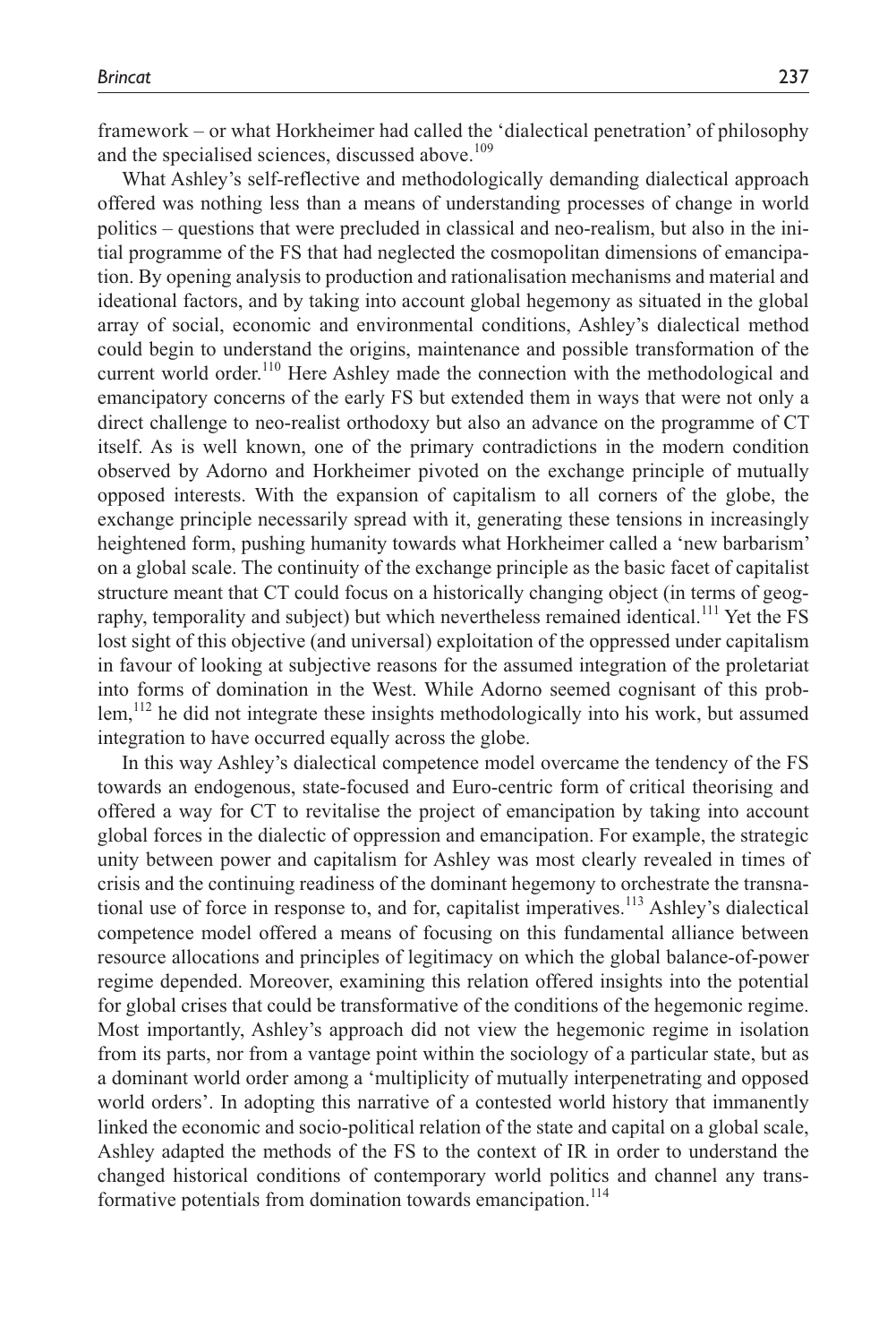### **Conclusion**

This article has sought to contribute to the recent revisions away from negativist interpretations of the FS and instead uphold the methodological principles and emancipatory interest developed in the initial programme of the FS that challenged the normative vacuity and historical stasis of positivist approaches to the social sciences. In particular, it reconstructed the dialectical, materialist and critical methods pioneered by Horkheimer and Adorno to illustrate their continued relevance for the study of world politics. It then looked to the work of Robert W. Cox, Mark Neufeld and Richard Wyn Jones to illustrate how the methodological approaches developed by the early FS have been successfully deployed in the post-positivist turn in IR theory. The paper then argued that Ashley's dialectical competence model was illustrative of one of the ways in which CIRT has helped advance the remit of CT and reveal emancipatory potentialities in world politics that the Euro- and state-centric focus of the early FS was not able to fully apprehend. In this way, the article has demonstrated two key arguments. First, CIRT has made a fundamental contribution to the project of emancipation of the FS other than merely 'levelling up' its analysis from sociology to IR. CIRT has, in fact, adapted the methodologies of the FS to engage with the cosmopolitan dimensions of human emancipation in ways that have advanced the sociological remit of the FS to include global emancipatory forces. Second, the methodologies of the FS remain relevant and utilisable for understanding world politics and they can be adapted to great effect in the study of IR, particularly for those concerned with furthering human emancipation.

A primary reason why the early FS has not been utilised more widely in IR is because many of its insights are counter to the dominant approaches in the discipline, concerned as they are with upholding the status quo rather than emancipating humankind from its fetters. To these eyes, Critical Theory appears alien and antagonistic − something that challenges them in ways they cannot admit without, at the same time, admitting the injustices of the world order they uphold. Critical Theory is therefore often spurned rather than grappled with, and consequently fails to take up more than one week of lectures and reading material even in the most advanced IR theory courses. The problem is then self-perpetuating, as generation after generation of IR scholars are socialised into the dominant paradigm, with few critical skills to interrogate what they are taught and little access to critical approaches from which they could find suitable alternatives.

#### **Notes**

- 1 Max Horkheimer, 'The Latest Attack on Metaphysics', in *Critical Theory: Selected Essays* (New York: Herder and Herder, 1972), pp. 161−2.
- 2 On the different periods or phases of the early Frankfurt School, see Helmut Dubiel, *Theory and Politics: Studies in the Development of Critical Theory*, trans. B. Gregg (Cambridge, MA: MIT Press, 1985). For detail on the debate between Pollock and Neumann regarding 'state capitalism' or 'monopoly capitalism' respectively, see Tom Bottomore, *The Frankfurt School* (London: Tavistock Publications, 1984), pp. 21−5.
- 3 On Horkheimer's late pessimistic turn, see Martin Jay, 'Mass Culture and Aesthetic Redemption: The Debate between Max Horkheimer and Siegfried Kracauer', in S. Benhabib, W. Bonβ and J. McCole (eds), *On Max Horkheimer: New Perspectives* (Cambridge, MA: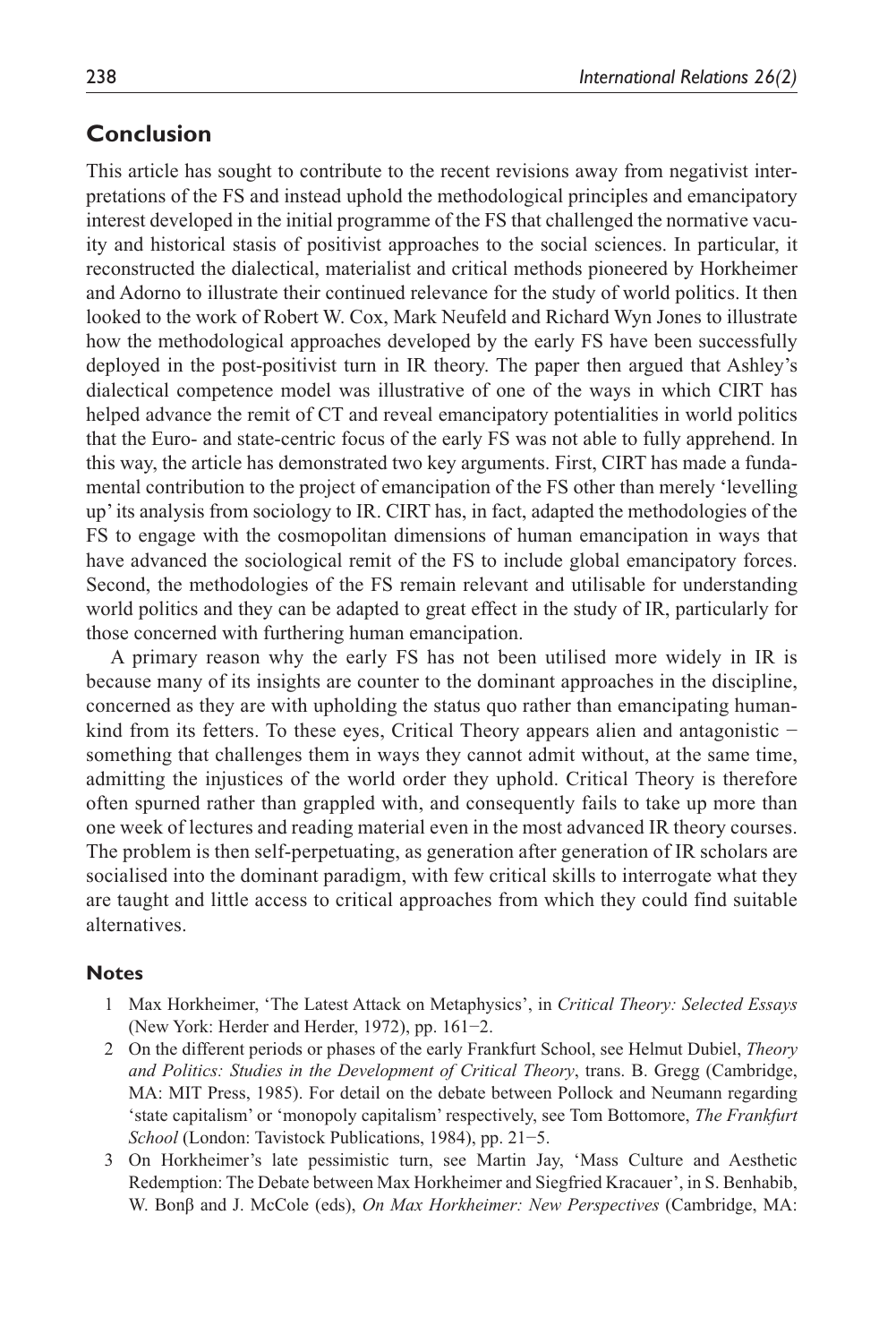MIT Press, 1993), p. 380; Rudolf Siebert, 'Horkheimer's Sociology of Religion', *Telos*, 30, 1976, pp. 127−44. Jameson has countered many of these interpretations regarding Adorno's alleged pessimism, but notes the increasing importance he attached to aesthetics. See Theodor W. Adorno, *Aesthetic Theory*, trans. R. Hullot-Kentor (Minneapolis: University of Minnesota Press, 1997), p. 8; Frederic Jameson, *Late Marxism: Adorno Or The Persistence of Dialectic* (London: Verso, 2007). While he did retreat to a form of 'romantic Marxism' due to his continued optimism, as illustrated in his support of the 1968 movements, Marcuse is distinguished in this paper from Horkheimer and Adorno, who both retreated to certain forms of scepticism in their later writings. For this reason, much of the paper focuses on refuting the negativist readings of Horkheimer and Adorno. For the works of Marcuse that clearly illustrate his continued optimism, see Herbert Marcuse, *Essay on Liberation* (Boston: Beacon Press, 1971), and *The Aesthetic Dimension: Toward a Critique of Marxist Aesthetics* (Boston: Beacon Press, 1978).

- 4 See Theodor W. Adorno, *Minima Moralia*, trans. E. F. N. Jephcott (London: Verso, 1974); Horkheimer, *Critical Theory: Selected Essays*; Max Horkheimer and Theodor W. Adorno, *Dialectic of Enlightenment* (Stanford, CA: Stanford University Press, 2002).
- 5 I have adopted the term *negativist* as it goes further than both pessimism and fatalism in denoting not only a mood or attitude but a form of historical assessment. See Axel Honneth, 'A Physiognomy of the Capitalist Form of Life: A Sketch of Adorno's Social Theory', in *Disrespect: The Normative Foundations of Critical Theory* (Cambridge: Polity Press, 2007), pp. 66−7, and Axel Honneth, 'Afterword to the Second German Edition', in *The Critique of Power: Reflexive Stages in a Critical Social Theory*, trans. K. Baynes (Cambridge, MA: MIT Press, 1991), p. xviii.
- 6 Here Linklater's more recent work could be an important reference point, as he has been concerned with developing the sociology of IR in particular relation to the harm principle. However, as I have engaged with this elsewhere, I will not repeat it here. For an example of Linklater's contribution to the sociology of IR, see Andrew Linklater, 'The Problem of Harm in World Politics: Implications for the Sociology of States-Systems', *International Affairs*, 78(2), 2002, pp. 319−38.
- 7 Ashley, Cox and Linklater were instrumental in this development. See Richard Ashley, 'The Poverty of Neorealism', *International Organisation*, 38(2), 1984, pp. 225−86, and Robert W. Cox, 'Social Forces, States and World Orders: Beyond International Relations Theory', *Millennium*, 10(2), 1981, pp. 126−55, both reprinted in R. O. Keohane (ed.), *Neorealism and its Critics* (New York: Columbia University Press, 1986). Andrew Linklater, 'Men and Citizens in International Relations', *Review of International Studies*, 7(1), 1981, pp. 23−37.
- 8 See Robert W. Cox, 'Globalization, Multilateralism and Democracy', The ACUNS John W. Holmes Memorial Lecture, 1992. Available at www.acuns.org/membersubm/johnholmes/ globalizat. Somewhat surprisingly, Cox has stipulated that he had not read the FS's work at the time of his groundbreaking *Millennium* piece, so the overlap with Horkheimer's earlier work was only coincidental. See Robert W. Cox, '*For* Someone, and *For* Some Purpose' (interview with Shannon Brincat), in *Critical Theory in International Relations and Security Studies: Interviews and Reflections* (London: Routledge, 2011).
- 9 Max Horkheimer, 'Traditional and Critical Theory', in *Critical Theory: Selected Essays*, p. 206, note 14.
- 10 See Max Horkheimer, 'The Present Situation of Social Philosophy and the Tasks of an Institute for Social Research', in *Between Philosophy and Social Science: Selected Early Writings* (Cambridge, MA: MIT Press, 1993), pp. 11ff; Max Horkheimer, 'On the Concept of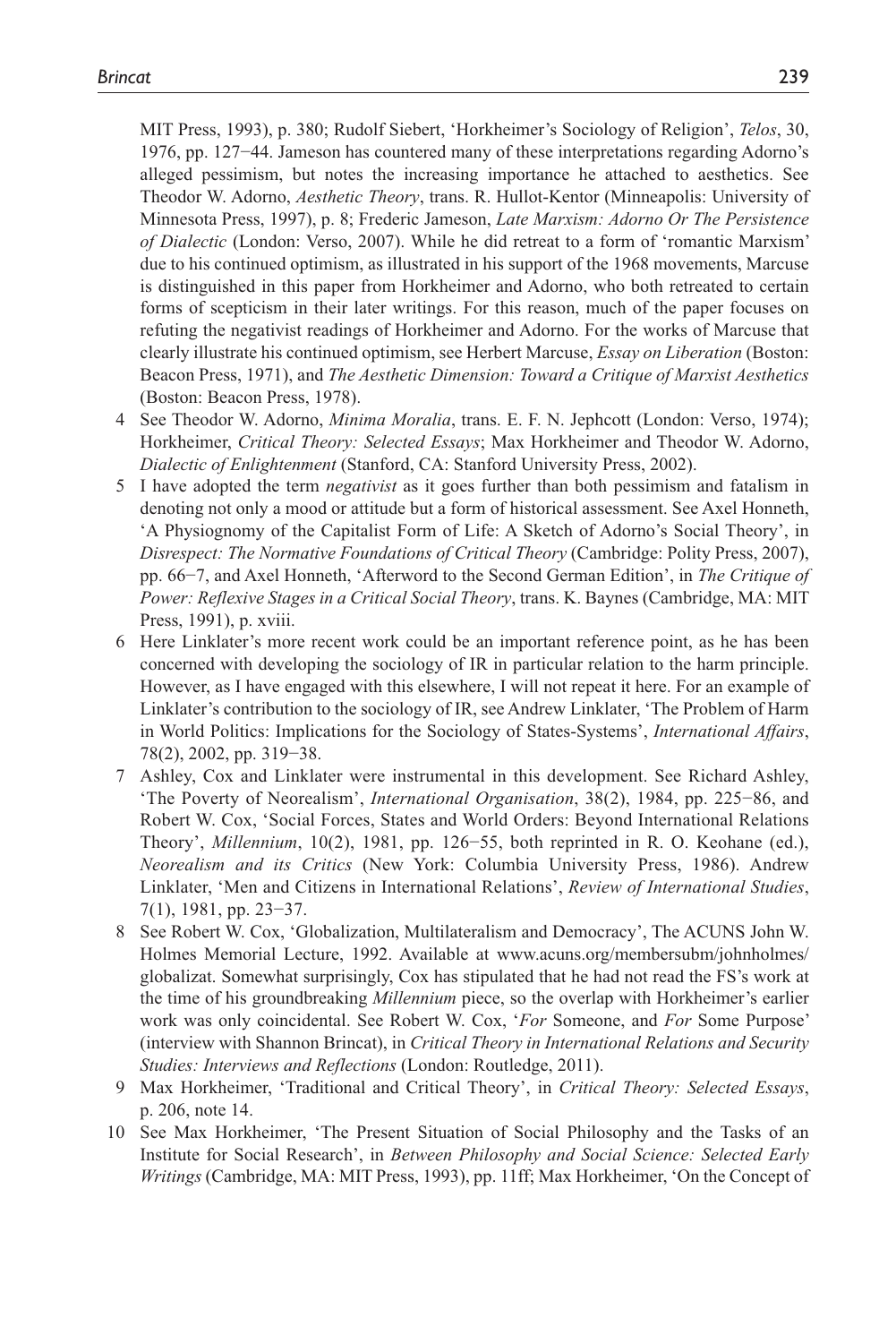Philosophy', in *German 20th Century Philosophy: The Frankfurt School*, ed. W. Schirmacher (New York: Continuum, 2000), p. 7.

- 11 Max Horkheimer, 'Materialism and Metaphysics', in Horkheimer, *Critical Theory: Selected Essays*, pp. 44−5; Max Horkheimer, 'The Social Function of Philosophy', in Horkheimer, *Critical Theory: Selected Essays*, p. 267.
- 12 Horkheimer, 'Traditional and Critical Theory', p. 230; Max Horkheimer, *Eclipse of Reason* (New York: Oxford University Press, 1947), p. 163.
- 13 Horkheimer, 'The Social Function of Philosophy', pp. 261, 258.
- 14 Horkheimer associated Mannheim with this tradition. See Horkheimer, 'The Social Function of Philosophy', p. 262, citing Karl Mannheim, *Ideology and Utopia* (London: Routledge and Kegan Paul, 1937).
- 15 Horkheimer, 'The Social Function of Philosophy', pp. 270, 264−7.
- 16 Horkheimer, 'On the Concept of Philosophy', pp. 14, 17.
- 17 Horkheimer, 'The Social Function of Philosophy', pp. 259, 269−70, citing Immanuel Kant, *Critique of Pure Reason*, trans. F. M. Müller (New York, 1920), pp. 257−8.
- 18 Horkheimer, 'Traditional and Critical Theory', p. 211.
- 19 Horkheimer, 'The Social Function of Philosophy', pp. 269−70.
- 20 Horkheimer, 'Traditional and Critical Theory', p. 217; Max Horkheimer, 'The Present Situation of Social Philosophy and the Tasks of an Institute for Social Research', in *Between Philosophy and Social Science: Selected Early Writings*, p. 6.
- 21 Horkheimer, 'Traditional and Critical Theory', pp. 217, 219, 220.
- 22 Society has never been the result of what Horkheimer called 'conscious spontaneity' (something coterminous with Critical Theoretical activity) but had been founded either by oppression or the blind outcome of conflicting forces. Horkheimer, 'Traditional and Critical Theory', pp. 213, 225−7, 197, 200, 204, 210, 207−8; Horkheimer, 'Materialism and Metaphysics', p. 45.
- 23 Horkheimer, 'Traditional and Critical Theory', pp. 207−9.
- 24 Horkheimer, 'Traditional and Critical Theory', pp. 229, 242, 216−17, 213, 209−10.
- 25 Horkheimer, 'Traditional and Critical Theory', p. 238, and Horkheimer, 'Materialism and Metaphysics', p. 24.
- 26 Horkheimer, 'Materialism and Metaphysics', pp. 45−6, 22; Horkheimer, 'Traditional and Critical Theory', pp. 241, 212.
- 27 Horkheimer, 'Traditional and Critical Theory', pp. 210−11.
- 28 Horkheimer, 'Traditional and Critical Theory', p. 210.
- 29 Emphasis added. Leszek Kolakowski, *Main Currents of Marxism*, trans. P. S. Falla (Oxford: Oxford University Press, 1978), vol. 3, p. 355.
- 30 Arguably, one could contest this assessment of the proletariat, particularly if one were to look at the global context. Horkheimer, 'Traditional and Critical Theory', pp. 213−14.
- 31 Horkheimer, 'Traditional and Critical Theory', pp. 214−16.
- 32 Horkheimer, 'On the Concept of Philosophy', p. 6.
- 33 Horkheimer, 'Materialism and Metaphysics', pp. 36−8, 40, quoting Auguste Comte, *Discours sur l'esprit positif* (Paris, 1909), p. 22; Horkheimer, 'The Present Situation of Social Philosophy', p. 7.
- 34 Horkheimer, 'Traditional and Critical Theory', pp. 201−2, 229.
- 35 For Adorno, the relations between the parts and the whole in society were conceptually mediated so that the conceptual was part of social reality itself. One example he gave was the principle of exchange which was not immediate but conceptual. Society then 'obeyed' this conceptuality so that *exchange value* displaced *use value* and came to dominate human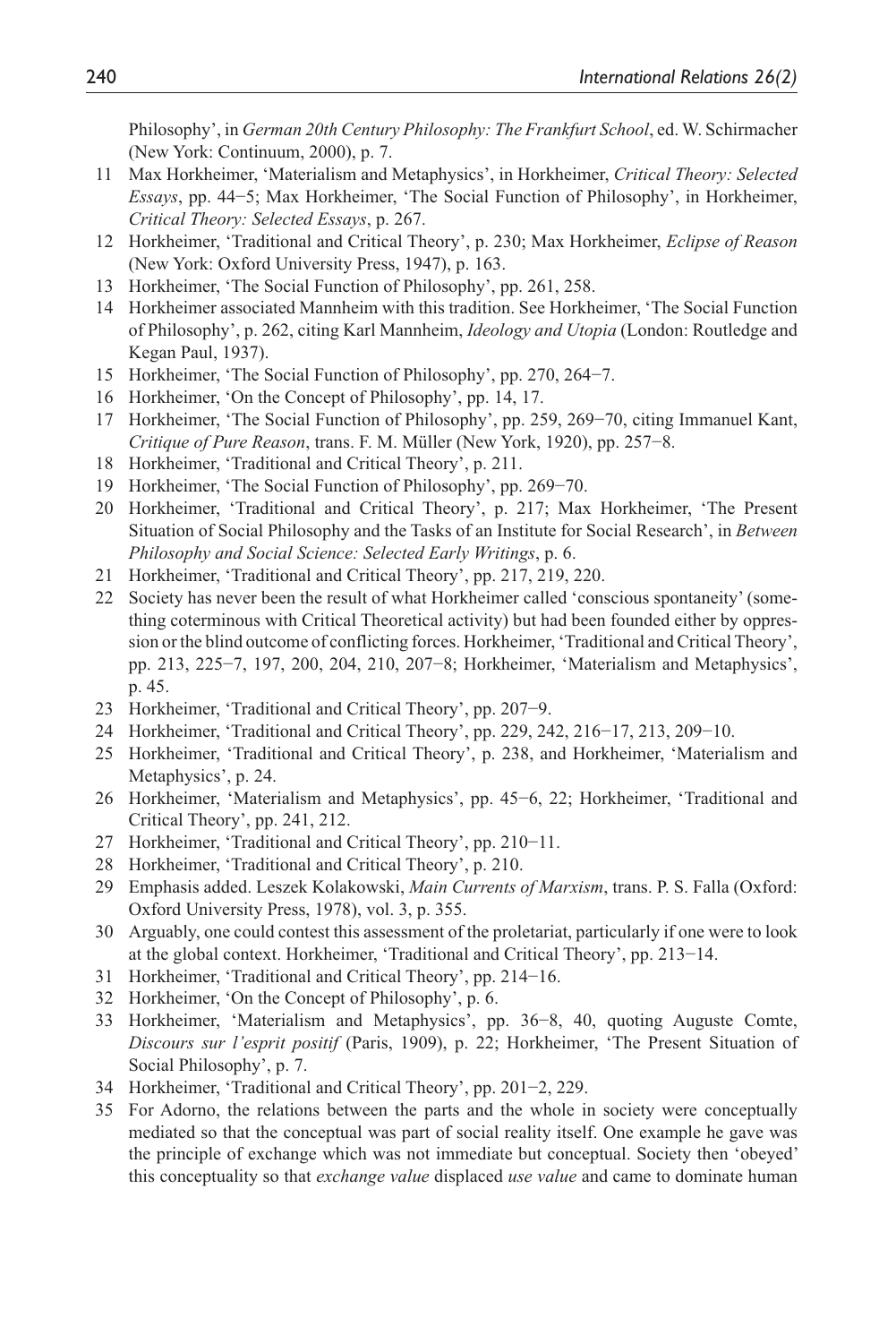need so that the illusion of exchange dominated reality, or, as Adorno described it, exchange 'bewitche[d]' the world. See Theodor W. Adorno, 'Sociology and Empirical Research', in T. W. Adorno et al. (eds), *The Positivist Dispute in German Sociology*, trans. G. Adey, and D. Frisby (London: Heinemann, 1976), pp. 80−5.

- 36 Horkheimer, 'Materialism and Metaphysics', pp. 29−35; Horkheimer, 'Traditional and Critical Theory', p. 209.
- 37 Horkheimer, 'Materialism and Metaphysics', p. 38, quoting G. W. F. Hegel, 'Address at the Opening of his Lectures in Berlin', 22 October 1818, in Hegel, *Sämtliche Werke*, vol. 8 (Stuttgart: Glockner Ausgabe, 1929), p. 35.
- 38 Horkheimer, 'The Present Situation of Social Philosophy', pp. 7−8.
- 39 Horkheimer, 'Traditional and Critical Theory', pp. 231, 218, 232.
- 40 Adorno, 'Sociology and Empirical Research', p. 77.
- 41 H. T. Wilson, 'Science, Critique, and Criticism: The "Open Society" Revisited', in J. O'Neill (ed.), *On Critical Theory* (London: Heinemann, 1977), pp. 207−8.
- 42 For Popper, the social sciences could be oriented towards success through a problem-solving approach that would ensure that social engineering could offer a 'responsible' politics and not the totalitarianism he so feared under the 'Utopian social planning'. Karl Popper, *The Poverty of Historicism* (London: Routledge and Kegan Paul, 1957), pp. 64−76; Wilson, 'Science, Critique, and Criticism: The "Open Society" Revisited', p. 211.
- 43 See Karl Popper, *The Logic of Scientific Discovery* (New York: John Wiley and Sons, 1958); Karl Popper, *The Open Society and its Enemies*, 2 vols (London: Routledge and Kegan Paul, 1945).
- 44 Wilson, 'Science, Critique, and Criticism: The "Open Society" Revisited', pp. 213−14, 209.
- 45 Cox, 'Social Forces, States and World Orders', p. 128; Horkheimer, 'Traditional and Critical Theory', p. 222, emphasis added.
- 46 Horkheimer, 'Traditional and Critical Theory', pp. 204−6, 232.
- 47 S. E. Bronner, *Of Critical Theory and its Theorists* (Oxford: Blackwell, 1994), pp. 82−3; Horkheimer, 'Traditional and Critical Theory', p. 196.
- 48 Horkheimer, 'Traditional and Critical Theory', p. 194.
- 49 Max Horkheimer, 'Notes on Science and the Crisis', in Horkheimer, *Critical Theory: Selected Essays*, pp. 4, 7.
- 50 Horkheimer, 'Materialism and Metaphysics', p. 12.
- 51 Theodor W. Adorno, *Collected Worlds of T. W. Adorno* (Frankfurt: Suhrkamp, 1970), vol. 5, p. 32.
- 52 Adorno, 'Sociology and Empirical Research', pp. 70, 74−5, 78.
- 53 Adorno illustrated the problems of such a method through a hypothetical questionnaire on the categories of 'classical' and 'popular' music – categories which presupposed that the audience already listened in accordance with these categories. See Adorno, 'Sociology and Empirical Research', pp. 72, 75.
- 54 Adorno, 'Sociology and Empirical Research', pp. 79, 74, 71, 75; Horkheimer, 'Materialism and Metaphysics', p. 26.
- 55 Adorno optimistically noted that this could in the end serve freedom by attesting to the lack of freedom in society. Adorno, 'Sociology and Empirical Research', p. 74; Horkheimer, 'Traditional and Critical Theory', p. 199.
- 56 Horkheimer, 'The Present Situation of Social Philosophy', p. 8.
- 57 Adorno, 'Sociology and Empirical Research', pp. 83, 85−6, 69.
- 58 Adorno, 'Sociology and Empirical Research', p. 77.
- 59 Horkheimer, 'Traditional and Critical Theory', 224−5, 234, 239.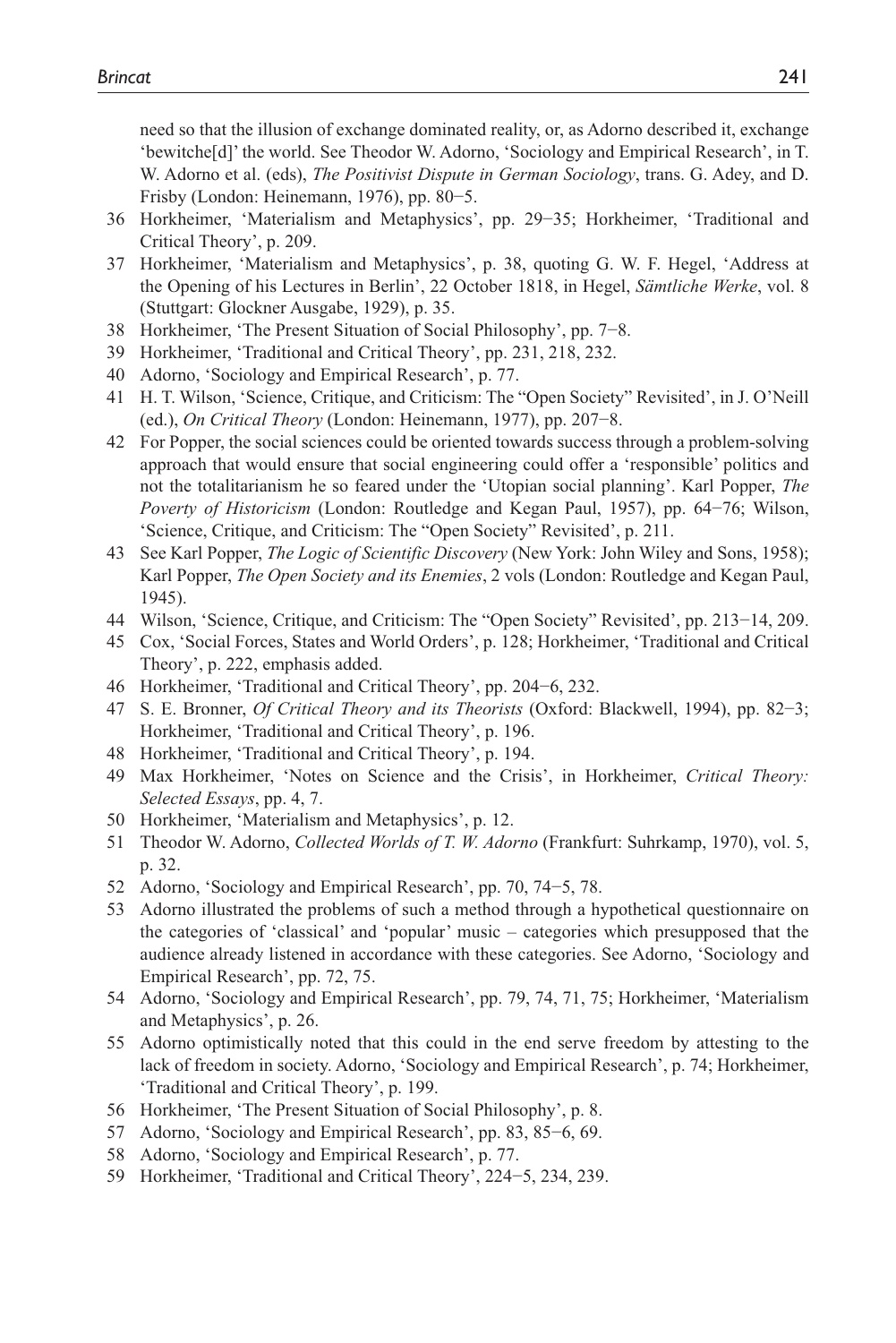- 60 Horkheimer, 'Notes on Science and the Crisis', pp. 4−6; Horkheimer, 'Materialism and Metaphysics', pp. 25, 31; Horkheimer, 'Traditional and Critical Theory', p. 233.
- 61 Horkheimer, 'Traditional and Critical Theory', p. 240; Horkheimer, 'Materialism and Metaphysics', p. 25, citing Karl Marx and Frederich Engels, *The German Ideology*, parts I and III, trans. R. Pascal (New York: International Publishers, 1947), p. 15.
- 62 Adorno, 'Sociology and Empirical Research', p. 82.
- 63 Part of this discussion appears in Shannon Brincat, 'Towards a Social-Relational Dialectic for World Politics', *European Journal of International Relations*, 17(4), 2011.
- 64 Kevin Anderson, 'Dialectics Today', lecture presented at Wuhan University, China, 29 October 2007. Available at: http://marxisthumanismtoday.org/print/node/25.
- 65 The reference is, of course, to Chomsky and his ideas that were also developed in 'The Responsibility of Intellectuals', *New York Review of Books*, 23 February 1967, and Noam Chomsky, *American Power and the New Mandarins* (New York: Pantheon Books, 1969).
- 66 Hayward R. Alker (ed.), *Dialectical Logics for the Political Sciences* (Amsterdam: Rodopi, 1982), p. 83.
- 67 Anthony Leysens, *The Critical Theory of Robert W. Cox: Fugitive or Guru?* (New York: Palgrave Macmillan, 2008), p. 109; Mark Neufeld, *The Restructuring of International Relations Theory* (Cambridge: Cambridge University Press, 1995), pp. 58−60.
- 68 Cox, 'Social Forces, States and World Orders', p. 134.
- 69 Cox, 'Social Forces, States and World Orders', p. 128, and Robert W. Cox, 'Towards a Post-Hegemonic Conceptualisation of World Order: Reflections on the Relevancy of Ibn Khaldun', in J. N. Rosenau and E.-O. Czempiel (eds), *Governance without Government: Order and Change in World Politics* (Cambridge: Cambridge University Press, 1992), pp. 135, 139.
- 70 Robert W. Cox, 'Multilateralism and World Order', *Review of International Studies*, 18(2), 1992, p. 176.
- 71 Robert W. Cox, *Approaches to World Order* (Cambridge: Cambridge University Press, 1996), p. 53.
- 72 Christian Heine and Benno Teschke, 'Sleeping Beauty and the Dialectical Awakening: On the Potential of Dialectic for International Relations', *Millennium: Journal of International Studies*, 25(2), 1996, p. 417.
- 73 For example, both were concerned with exposing the limits of positivist social sciences and in advancing a dialectical and historical methodology; both were committed to a possibilist narrative in which human freedom could be enhanced; and both focused their analysis on the material conditions in which that freedom could be advanced. The fact that one called positivist approaches 'traditional' the other 'problem-solving' is rather a superficial discrepancy – an issue of labelling that can be remedied by analysing the shared substance of each argument. Yet for Leysens this constituted a divergence between Cox's work and CT that warranted the distinction between 'Coxian' and 'Frankfurt' CT, an argument that is somewhat stretched. See Anthony Leysens, *The Critical Theory of Robert W. Cox: Fugitive or Guru?*, pp. 115ff; Cox, '*For* Someone, and *For* Some Purpose', pp. 4−12.
- 74 Susan Strange quoted in Robert W. Cox (with M. G. Schechter), *The Political Economy of a Plural World: Critical Reflections on Power, Morals and Civilisation* (London: Routledge, 2002), back cover. Cox favourably refers to this description in Cox, '*For* Someone, and *For* Some Purpose', pp. 4−12.
- 75 See Ken Booth, *Theory of World Security* (Cambridge: Cambridge University Press, 2007), pp. 243−4.
- 76 See Neufeld, *The Restructuring of International Relations Theory*, pp. 58−60. See also Mark Neufeld, 'Reflexivity and International Relations Theory', *Millennium: Journal of*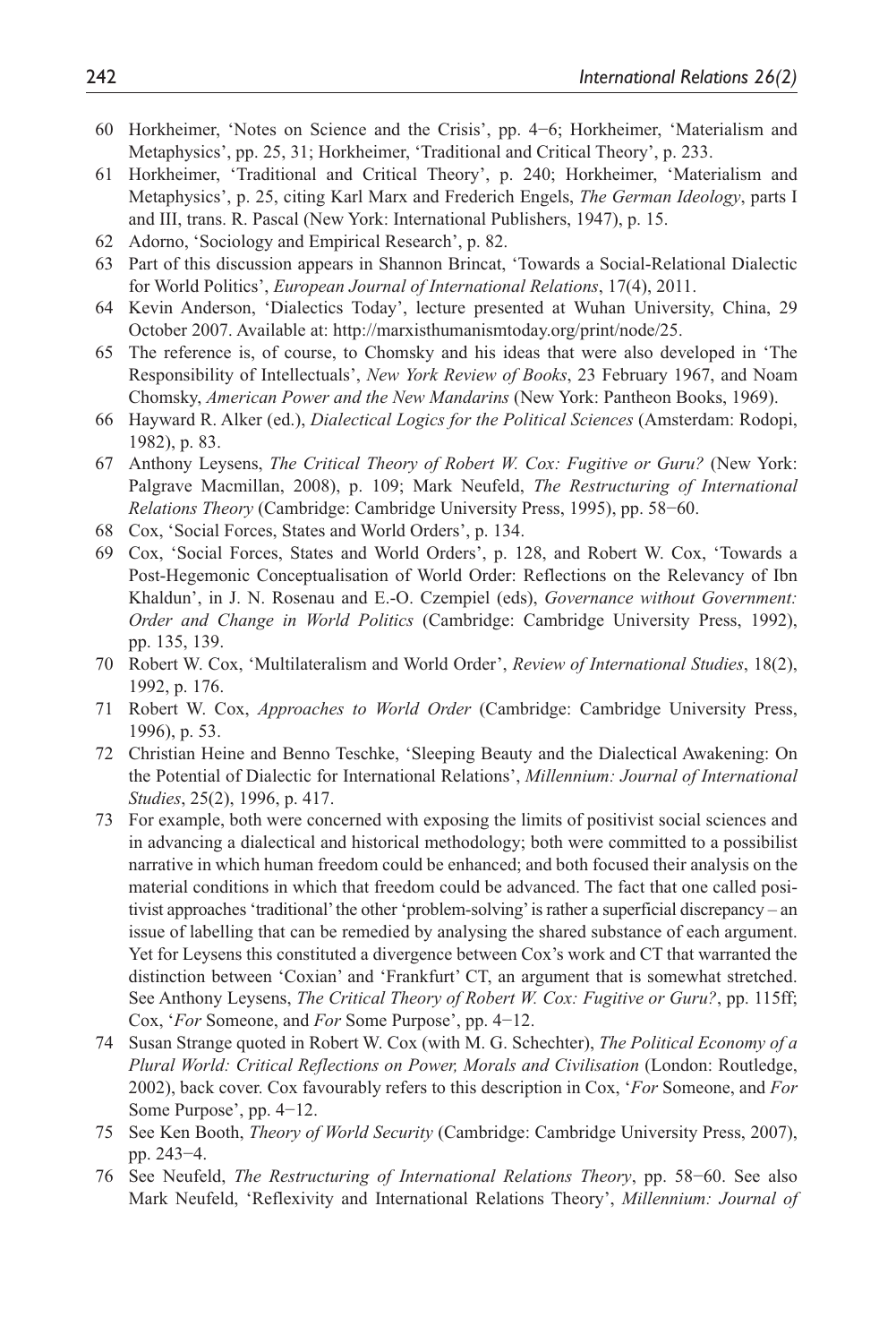*International Studies*, 22(1), 1993, pp. 53−76; Mark Neufeld, 'The Pedagogical Is Political: The "Why", the "What", and the "How" in the Teaching of World Politics', in L. S. Gonick and E. Weisband (eds), *Teaching World Politics: Contending Pedagogies for a New World Order* (Boulder, CO: Westview Press, 1992).

- 77 Neufeld, The Restructuring of International Relations Theory, pp. 1−7, 94.
- 78 Cox, '*For* Someone, and *For* Some Purpose', pp. 1−10.
- 79 On Horkheimer, see note 26. Neufeld, *The Restructuring of International Relations Theory*, pp. 9ff.
- 80 Neufeld, The Restructuring of International Relations Theory, pp. 19−20, 33−7, 40−6.
- 81 Leysens, The Critical Theory of Robert W. Cox: Fugitive or Guru?, p. 109.
- 82 Neufeld, The Restructuring of International Relations Theory, p. 60.
- 83 Richard Wyn Jones, *Security, Strategy and Critical Theory* (Boulder, CO: Lynne Rienner, 1999), pp. 90, 6.
- 84 Wyn Jones, *Security, Strategy and Critical Theory*, ch. 1 (p. 9 of 15). Available at: www. ciaonet.org/book/wynjones/wynjones01.html.
- 85 Horkheimer, *Critical Theory: Selected Essays*, p. 246.
- 86 Horkheimer, *Between Philosophy and Social Science*, p. 9.
- 87 Towards the latter half of the book he moves to Gramscian IR as offering a renewed basis for engaging with the emancipatory possibilities foreclosed by the pessimistic turn in the FS. See Wyn Jones, *Security, Strategy and Critical Theory*, chs 3 and 6.
- 88 Honneth, 'Pathologies of the Social: The Past and Present of Social Philosophy', p. 30; Bronner, *Of Critical Theory and its Theorists*, p. 84.
- 89 Axel Honneth, 'The Possibility of a Disclosing Critique of Society: The Dialectic of Enlightenment in Light of Current Debates in Social Criticism', in *Disrespect: The Normative Foundations of Critical Theory*, pp. 56, 59−60, 57−8, 60.
- 90 Max Horkheimer, 'Foreword' to *Critique of Instrumental Reason* (New York: Seabury Press, 1974), p. viii.
- 91 Max Horkheimer, 'Foreword' to *Eclipse of Reason*, pp. ix–x.
- 92 With the loss of Neumann and Pollock, the FS took less and less interest in political economy, and its references to the international sphere or cosmopolitan social relations, few as they had been in the past, disappeared almost completely. See Dubiel, *Theory and Politics: Studies in the Development of Critical Theory*, chs 3 and 4.
- 93 See Richard Ashley, 'The Eye of Power: The Politics of World Modelling', *International Organisation*, 37(3), 1983, p. 514.
- 94 Ashley has focused on the emancipatory problematic, though at times he is unclear whether his influences were either more or less Habermasian than Foucaultian. See Richard Ashley, *The Political Economy of War and Peace* (London: Frances Pinter, 1980); Richard Ashley and R. B. J. Walker, 'Reading Dissidence/Writing the Discipline: Crisis and the Question of Sovereignty in International Studies', *International Studies Quarterly*, 34(4), 1990, pp. 367−416; Richard Ashley, 'The Poverty of Neo-Realism', *International Organization*, 38(2), 1984, p. 229.
- 95 This continuity is clearly visible in his adoption of genealogical and dialectical methods. See Ashley and Walker, 'Reading Dissidence/Writing the Discipline', pp. 370−5; Richard Ashley, 'The Geopolitics of Geopolitical Space: Toward a Critical Social Theory of International Politics', *Alternatives*, 12, 1987, pp. 408−11, 427−9; Ashley, 'The Eye of Power', pp. 498−9, 511−14, 521−7; Richard Ashley, 'Untying the Sovereign State: A Double Reading of the Anarchy Problematique', *Millennium*, 17(2), 1988, p. 237.
- 96 Richard Ashley, 'Living on Border Lines: Man, Poststructuralism, and War', in J. Der Derian and M. J. Shapiro (eds), *International/Intertextual Relations* (Lanham, MD: Lexington Books, 1989), pp. 266−7.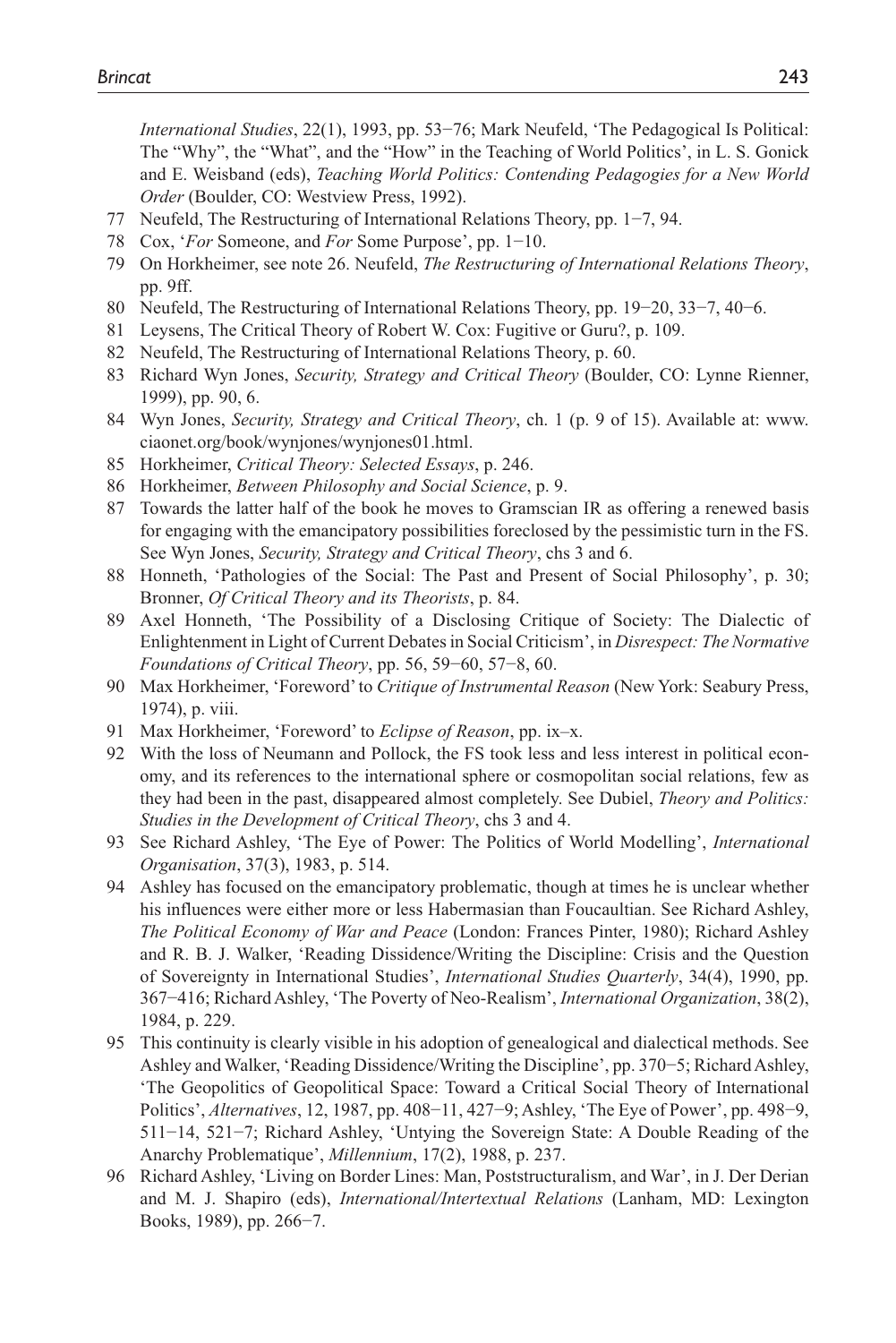- 97 Ashley, 'The Geopolitics of Geopolitical Space' , p. 419.
- 98 Following Habermas, Ashley defined the emancipatory interest as that concerned with 'securing freedom from "hypostatised forces" and conditions of distorted communication (e.g., ideology)'; as 'An interest in securing freedom from unacknowledged constraints, relations of domination, and conditions of distorted communications and understanding that deny humans the capacity to make their future through full will and consciousness'. See Ashley, 'Political Realism and Human Interests', *International Studies Quarterly* , 25(2), 1981, pp. 204, 208−9, 215−21, 226−31, citing Jürgen Habermas, *Knowledge and Human Interests*, trans. J. Shapiro (London: Heinemann, 1971), pp. 211, 314. Elsewhere he equated the emancipatory interest to the exploration of possibilities hitherto closed off to history. See Ashley, 'Untying the Sovereign State', p. 260. See also I. George, *Discourses of Global Politics: A Critical (Re)introduction to International Relations* (Boulder, CO: Lynne Rienner, 1994), pp. 171−2.
- 99 For Ashley's definitions of these four factors see Ashley, 'The Poverty of Neo-Realism', pp. 237, 239−61.
- 100 Ashley, 'The Poverty of Neo-Realism', pp. 226−88, 233−5, 279−80.
- 101 Ashley, 'The Poverty of Neo-Realism', pp. 231−5. For details on the four commitments of positivism see Ashley, 'The Eye of Power', p. 527.
- 102 Ashley, 'The Poverty of Neo-Realism', p. 260; Ashley, 'Untying the Sovereign State', p. 245.
- 103 Ashley, 'Political Realism and Human Interests', pp. 224−5; Ashley, 'The Poverty of Neo-Realism', pp. 254, 237, 285.
- 104 Ashley later uses the example of Marx's discussion of Louis Bonaparte to illustrate this. Ashley, 'The Poverty of Neo-Realism', pp. 255−62, 265, 271−5, citing Karl Marx, 'The Eighteenth Brumaire of Louis Bonaparte', in *The Marx−Engels Reader*, ed. R. Tucker (New York: Norton, 1972), pp. 438−9.
- 105 Ashley, 'Political Realism and Human Interests', pp. 228, 230, citing John Herz, *The National State and the Crisis of World Politics* (New York: David McKay, 1976), and John Herz, *International Politics in the Atomic Age* (New York: Columbia University Press, 1959).
- 106 Ashley discussed several features of this dialectical competence model: (i) the emergence, reproduction and transformation of the world-dominant political apparatus; (ii) the social, economic and environmental conditions on which it depended; (iii) the balance-of-power orientation and coordination of political practices; (iv) the learning potential in this balance-of-power regime; (v) the crisis that may undermine/transform the conditions of the balance-ofpower regime; and (vi) the situation of the balance-of-power regime as the dominant order in a multiplicity of competing world orders. Richard Ashley, 'The Poverty of Neo-Realism', pp. 267, 276−9.
- 107 Ashley, 'The Poverty of Neo-Realism', p. 260.
- 108 Roger. D Spegele, 'Richard Ashley's Discourse for International Relations', *Millennium*, 21(2), 1992, pp. 149, 157−8, 160, 166; Ashley and Walker, 'Reading Dissidence/Writing the Discipline', p. 380.
- 109 See note 56.
- 110 Ashley, 'The Poverty of Neo-Realism', pp. 229, 282, 294.
- 111 The person, community or culture imperilled by the domination of the exchange principle may be variegated and unique but still suffer under a universal form of oppression common to all. See Horkheimer, 'Traditional and Critical Theory', pp. 213, 225−7; Horkheimer, 'Materialism and Metaphysics', p. 45.
- 112 See Adorno, *The Positivist Dispute*, p. 84.
- 113 Ashley, 'The Geopolitics of Geopolitical Space', pp. 423−6.